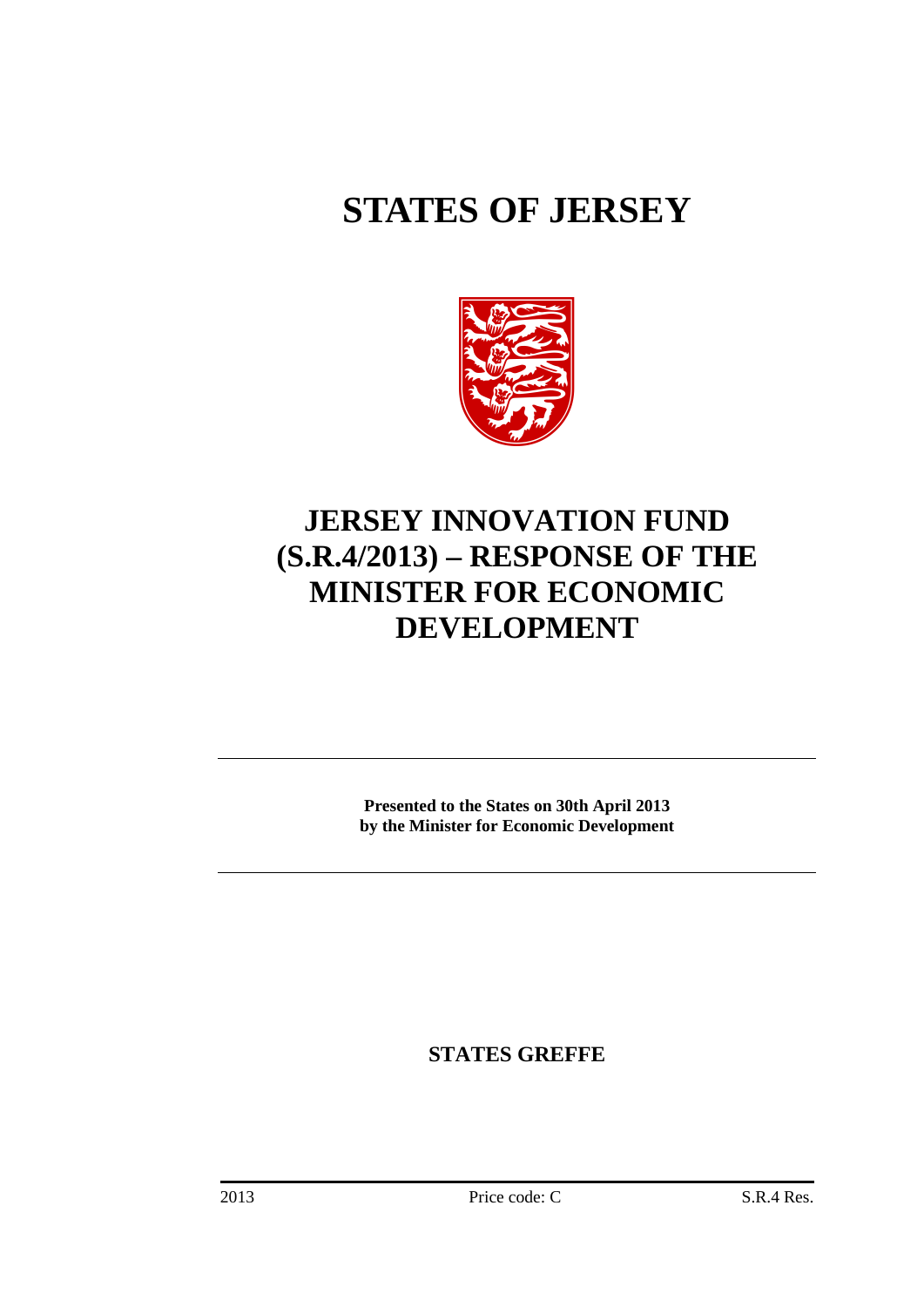#### **JERSEY INNOVATION FUND (S.R.4/2013) – RESPONSE OF THE MINISTER FOR ECONOMIC DEVELOPMENT**

| <b>Ministerial Response to:</b>          | S.R.4/2013              |
|------------------------------------------|-------------------------|
| <b>Ministerial Response required by:</b> | 8th May 2013            |
| <b>Review title:</b>                     | Jersey Innovation Fund  |
| <b>Scrutiny Panel:</b>                   | <b>Economic Affairs</b> |

#### **INTRODUCTION**

The review undertaken by the Economic Affairs Scrutiny Panel encouraged the Department to reconsider the Jersey Innovation Fund its policies and eligibility criteria. Most of the recommendations contained within the Economic Affairs Scrutiny Report have been accepted and policy, operating terms of reference and application documentation has been amended.

The recommendations not accepted are either not possible under current Law or more relevant to a future Report and Proposition, which subject to States approval, will allow the Jersey Innovation Fund to make equity investments and move towards a Partnership Fund – Phase 2. This further development of the Jersey Innovation Fund (JIF) will be presented the States of Jersey within 6 months of the launch of Phase 1 of the JIF.

#### **FINDINGS**

|   | <b>Findings</b>                                                                                                                                                                                                                                                                                                                   | <b>Comments</b>                                                                                                                                                                                                                                                                                                                                                                   |
|---|-----------------------------------------------------------------------------------------------------------------------------------------------------------------------------------------------------------------------------------------------------------------------------------------------------------------------------------|-----------------------------------------------------------------------------------------------------------------------------------------------------------------------------------------------------------------------------------------------------------------------------------------------------------------------------------------------------------------------------------|
| 1 | The official definition of innovation for<br>the purpose of the JIF is understandably<br>wide ranging in scope.<br>However, with no clear case studies<br>identified and more<br>restrictive<br>eligibility criteria, a degree<br>of<br>uncertainty has been introduced about<br>the type of projects the JIF aims to<br>support. | The definition for innovation is defined<br>in the Report and Proposition and<br>referenced in the EA Scrutiny Report as<br>'products, services and other solutions<br>that can be new to the business or the<br><i>international market'.</i><br>Appropriate case studies will be<br>developed based on<br>experience<br>elsewhere to be brought forward prior<br>to the debate. |
| 2 | It is proposed that the JIF will launch<br>and initially operate in the model of a<br>Government Fund, making financial<br>support available in the form of<br>repayable loans or non-repayable<br>grants.                                                                                                                        | In Phase 1 of the project the JIF will<br>operate as a Government Fund and in<br>accordance with the Public Finances<br>(Jersey) Law 2005 offer loans and<br>grants.                                                                                                                                                                                                              |
| 3 | Although the JIF is proposed to launch<br>Government Fund,<br>matched<br>a<br><b>as</b>                                                                                                                                                                                                                                           | The Public Finances (Jersey) Law 2005<br>limits the JIF to offer only loans and                                                                                                                                                                                                                                                                                                   |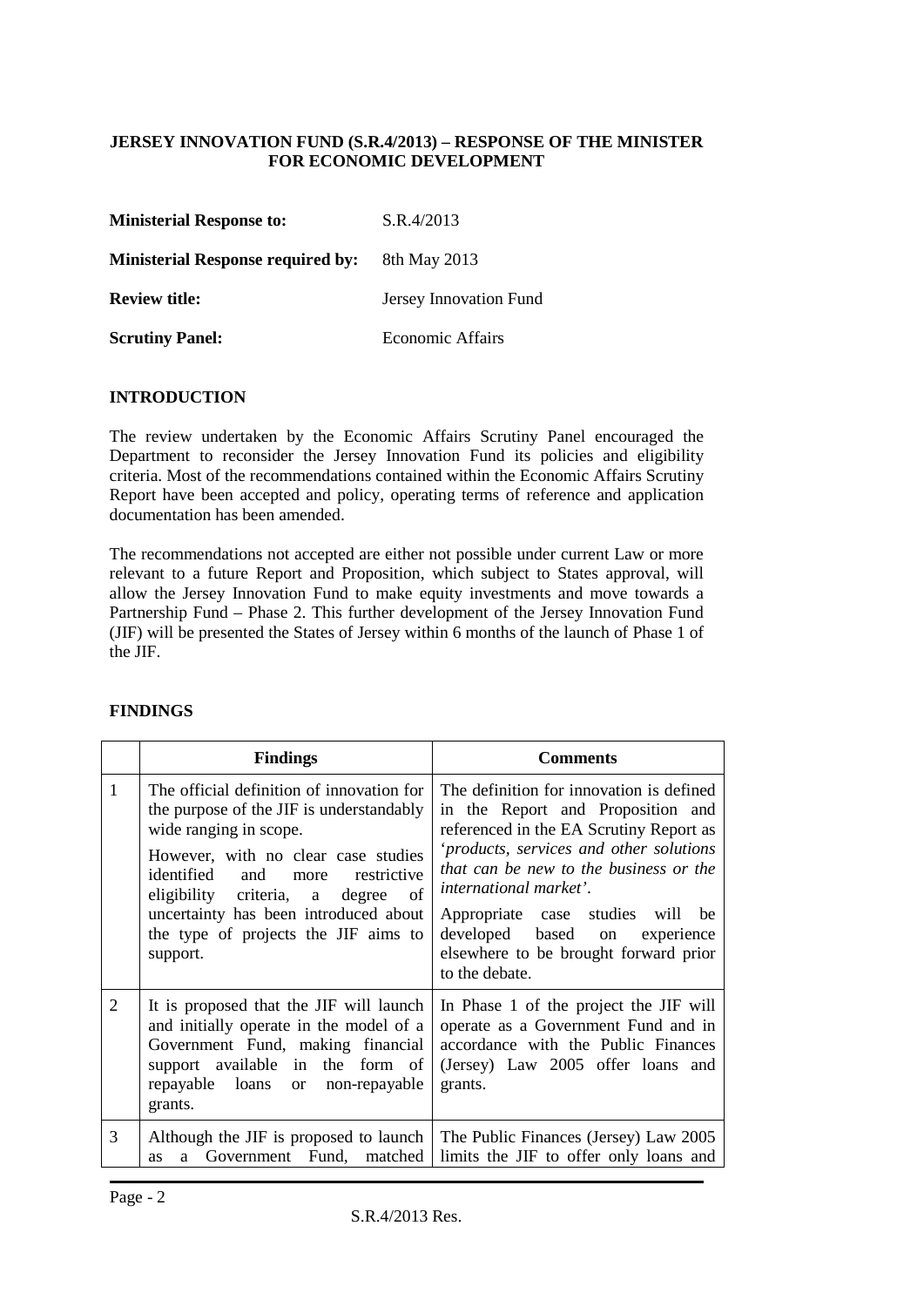|   | <b>Findings</b>                                                                                                                                                                                                                                                                                                                                                                                                                                                 | <b>Comments</b>                                                                                                                                                                                                                                                                                                                                                                                                                                                                                                                                                                                                                        |
|---|-----------------------------------------------------------------------------------------------------------------------------------------------------------------------------------------------------------------------------------------------------------------------------------------------------------------------------------------------------------------------------------------------------------------------------------------------------------------|----------------------------------------------------------------------------------------------------------------------------------------------------------------------------------------------------------------------------------------------------------------------------------------------------------------------------------------------------------------------------------------------------------------------------------------------------------------------------------------------------------------------------------------------------------------------------------------------------------------------------------------|
|   | funding with private venture capital<br>(i.e. a Partnership Fund) was identified<br>as the preferred model by stakeholder<br>organisations, and recognised as a<br>leverage opportunity by the Minister for<br>Economic Development.                                                                                                                                                                                                                            | grants - Phase 1 The Government<br>Fund.<br>Within 6 months of launch Treasury<br>and Resources will lodge a new R&P<br>that will allow the JIF to make equity<br>privately<br>owned<br>investments<br>in<br>businesses<br>and<br>move<br>towards<br>a<br>Partnership Fund. This will require ED<br>working<br>T&R<br>closely<br>and<br>with<br>stakeholders to develop the R&P.                                                                                                                                                                                                                                                       |
| 4 | It is proposed that the JIF is to be a fund<br>of last resort and, in order to qualify for<br>a loan, evidence must be produced by<br>an applicant to show that all alternative<br>funding has been exhausted.<br>There is general consensus that 'last<br>resort' terminology is unhelpful.                                                                                                                                                                    | To clarify. Public funds will only be<br>invested where there is clear evidence<br>that the project will not go ahead<br>without support from the $JIF$ – where a<br>'market failure' exists.<br>Following the publication<br>of the<br>Scrutiny Review, greater care will be<br>taken to explain the rationale of the<br>Fund and avoid external perceptions<br>that it has the status as a Fund of 'last<br>resort'.                                                                                                                                                                                                                 |
| 5 | Stakeholder organisations agreed that<br>basing the JIF on the principle of<br>'lender of last resort' was unsuitable,<br>given its implied negativity about the<br>quality of potential applications.                                                                                                                                                                                                                                                          | To clarify. Public funds will only be<br>invested where there is clear evidence<br>that the project will not go ahead<br>without support from the $JIF$ – where a<br>'market failure' exists.<br>Following the findings of the Scrutiny<br>Review, greater care will be taken to<br>explain the rationale of the Fund and<br>avoid negative external perceptions.                                                                                                                                                                                                                                                                      |
| 6 | It is accepted that due to the nature of   A review of a similar scheme in the<br>the new and innovative businesses that<br>might be supported by the JIF, not all<br>investments will be successful.<br>Consequent failures could result in<br>loans not being repaid and/or objectives<br>not being met. A level of 'failure'<br>would need to be accepted by the<br>States, balanced against the positive<br>benefits that the JIF is seeking to<br>achieve. | UK- the Small Firms Loan Guarantee<br>Scheme-reported a write-off rate equal<br>to 10% per annum of the value of the<br>loans outstanding. The review also<br>reported that a number of projects failed<br>to reach their original growth forecasts.<br>It is estimated that about 20% of<br>projects supported by the JIF will fail to<br>reach their original forecasts of growth<br>(jobs and revenues) – of which $10\%$ , in<br>outstanding<br>loan<br>value, will<br>fail<br>completely. The actual 'write off cost'<br>to the JIF will depend on what can be<br>recovered from the failed project and or<br>any security taken. |
| 7 | The<br>Minister<br>for<br>Economic                                                                                                                                                                                                                                                                                                                                                                                                                              | The 70% quoted was not the percentage                                                                                                                                                                                                                                                                                                                                                                                                                                                                                                                                                                                                  |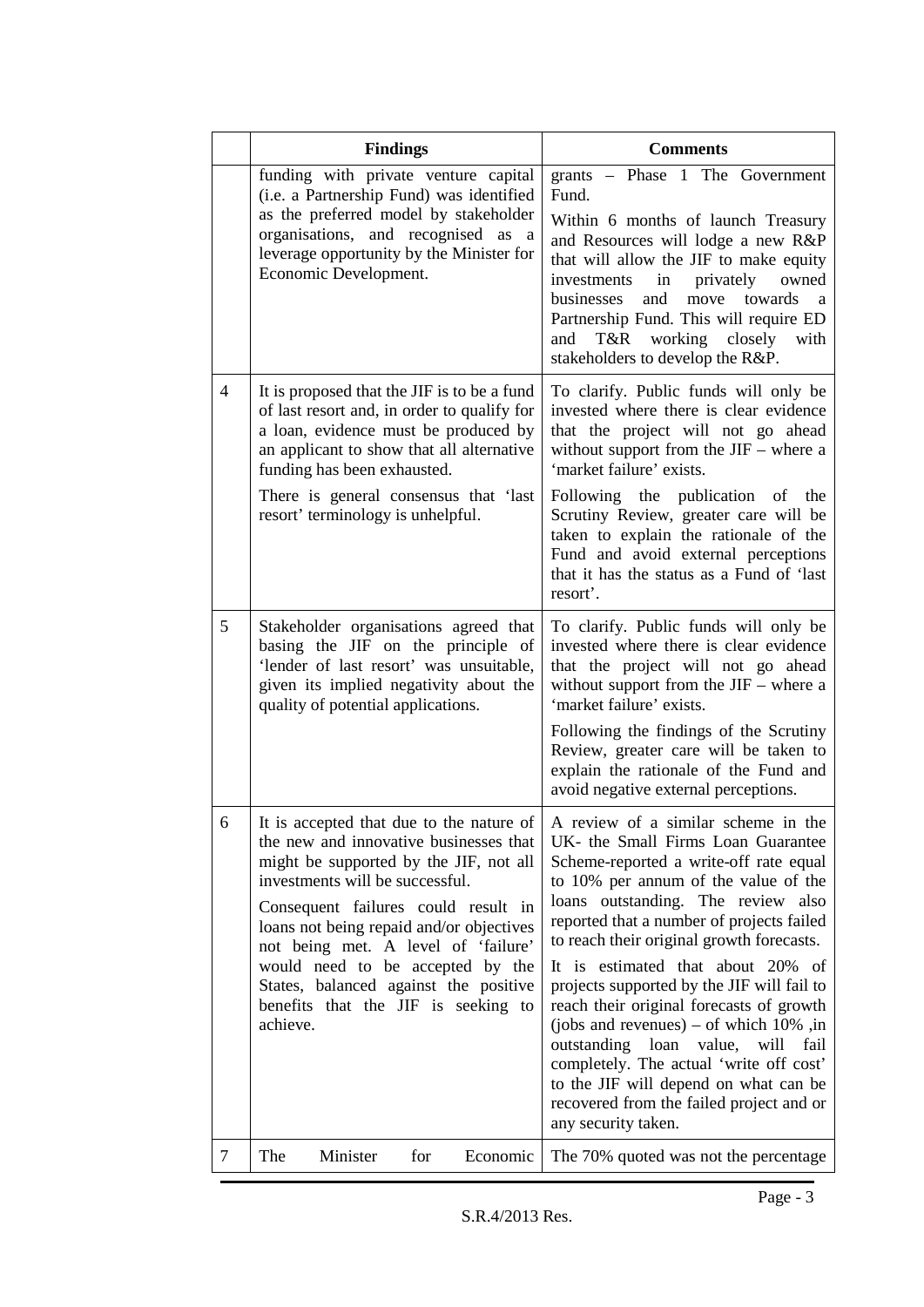|   | <b>Findings</b>                                                                                                                                                                                                                                                                                                                                          | <b>Comments</b>                                                                                                                                                                                                                                                                                                                                                                                                                                                                                                                                                                                                                                                                                                                                                                                                                                                                                                        |
|---|----------------------------------------------------------------------------------------------------------------------------------------------------------------------------------------------------------------------------------------------------------------------------------------------------------------------------------------------------------|------------------------------------------------------------------------------------------------------------------------------------------------------------------------------------------------------------------------------------------------------------------------------------------------------------------------------------------------------------------------------------------------------------------------------------------------------------------------------------------------------------------------------------------------------------------------------------------------------------------------------------------------------------------------------------------------------------------------------------------------------------------------------------------------------------------------------------------------------------------------------------------------------------------------|
|   | Development raised the potential for<br>high percentage levels of 'failure'<br>amongst those projects given funding<br>through the JIF, initially suggesting this<br>could be as high as 70%.<br>There is consensus, including from the<br>Minister, that in terms of JIF recipients<br>going out of business, such high rates<br>would be unacceptable. | of loans written-off.<br>The 70% cited by the Minister for<br>Economic<br>Development<br>is<br>the<br>percentage of projects, supported by a<br>similar fund in Israel, which did not exit<br>on high value multiples of the original<br>investment.                                                                                                                                                                                                                                                                                                                                                                                                                                                                                                                                                                                                                                                                   |
| 8 | There is a lack of clarity about what<br>defines 'failure' both in relation to the<br>JIF overall and the individual projects<br>receiving funding.                                                                                                                                                                                                      | Overall failure for the JIF would be if<br>high quality innovative projects could<br>not proceed because of lack of<br>appropriate funding.<br>Failure for a project would be that it<br>failed to achieve its original anticipated<br>potential. This would be measured, for<br>example, in revenues, jobs created,<br>market share, or economic spillovers.<br>Accepting the point made by the Panel<br>in its review, more careful use of<br>terminology suggesting 'failure' will be<br>used so as to minimise negative<br>external perceptions.                                                                                                                                                                                                                                                                                                                                                                   |
| 9 | More clarity and detail is required<br>regarding the monitoring mechanisms<br>that would enable, amongst other<br>things, the possible identification of the<br>need to discontinue the JIF before it is<br>depleted, should it not be performing<br>successfully.                                                                                       | The Panel's views are accepted and a<br>series of revised reporting/monitoring<br>recorded<br>in<br>mechanisms<br>are<br>the<br>Revised<br>Operational<br>Terms<br>of<br>Reference Framework Section 14 (as<br>summarised below) -<br>JIF Board to provide Minister for<br>Economic Development and SoJ<br>Treasurer with a written report<br>every 6 months. To include: A<br>financial statement on all income<br>and expenditure of the Fund; full<br>details on every approved loan;<br>report on all defaults, non or late<br>repayments; loan restructuring and<br>write-offs; progress<br>reports<br>on<br>every project and details of any<br>other changes to the project.<br>Every organisation must provide<br>include:<br>quarterly reports<br>to<br>progress report against the original<br>plan; financial analysis of spend<br>and income; progress report on all<br>innovation development; changes in |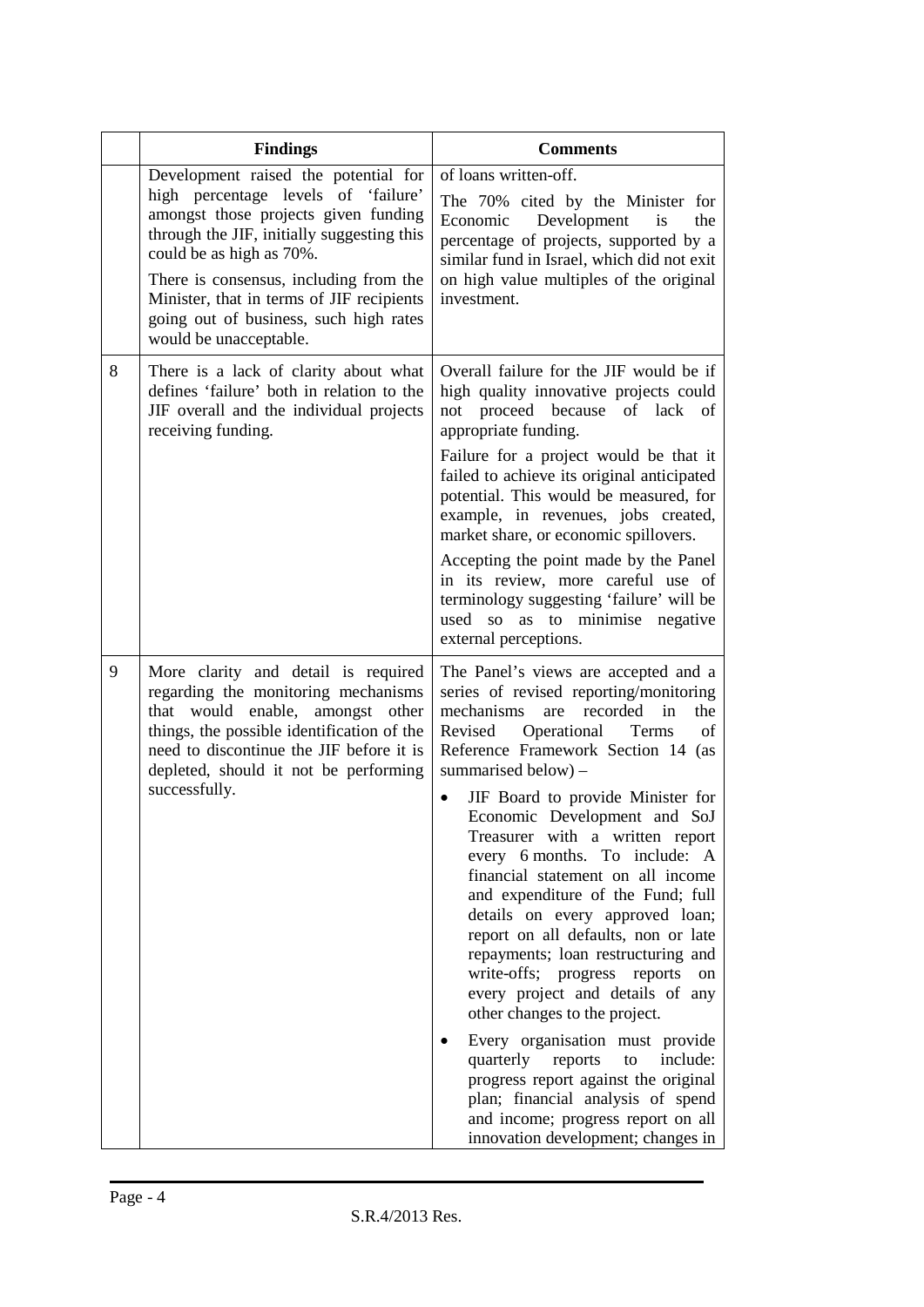|    | <b>Findings</b>                                                                                                                                                                                                              | <b>Comments</b>                                                                                                                                                                                                                                                                                                                                                                                                                                                                                                                                                                                                                                                                                                         |
|----|------------------------------------------------------------------------------------------------------------------------------------------------------------------------------------------------------------------------------|-------------------------------------------------------------------------------------------------------------------------------------------------------------------------------------------------------------------------------------------------------------------------------------------------------------------------------------------------------------------------------------------------------------------------------------------------------------------------------------------------------------------------------------------------------------------------------------------------------------------------------------------------------------------------------------------------------------------------|
|    |                                                                                                                                                                                                                              | key staff; changes in Directors.<br>Provide an annual<br>Grant/Loan<br><b>Assurance Statement.</b><br>At such frequency and such time as<br>the<br><b>States</b><br>Jersey<br>of<br>Audit<br>Committee may from time to time<br>determine may conduct an audit of<br>the JIF.                                                                                                                                                                                                                                                                                                                                                                                                                                           |
|    |                                                                                                                                                                                                                              | The SoJ at its absolute discretion<br>may conduct an audit of all<br>approved grants/loans.<br>The Comptroller<br>and Auditor<br>General may, at his<br>absolute<br>discretion, audit the fund.                                                                                                                                                                                                                                                                                                                                                                                                                                                                                                                         |
| 10 | There is a lack of clarity about what<br>defines 'success' in relation to the JIF<br>and the individual projects receiving<br>funding.                                                                                       | defined<br>As<br>the<br>Report<br>in<br>and<br>Proposition; Success for the Jersey<br>Innovation Fund will, by encouraging<br>investment into areas of innovation,<br>deliver a competitive advantage for<br>Jersey, attract additional private sector<br>investment, attract high value inward<br>investment businesses and raise the<br>productivity of local organisations<br>resulting in more job opportunities for<br>locals.'<br>Given the comments of the Panel in the<br>Review this definition will be given<br>increased profile in the final Revised<br>version of the R&P going to States<br>Members.                                                                                                      |
| 11 | The<br>Economic<br>Development<br>Department only estimates between 5-<br>10 full applications would be fully<br>progressed each year, of which it is<br>estimated 4-5 applicants would be<br>successful in gaining funding. | It is anticipated that 4-5 investment will<br>be made per annum. This estimate is<br>based on previous experiences<br>of<br>promoting and managing a range of<br>funding schemes such as the Jersey<br>Innovation<br>Initiate,<br>Jersey<br>Export<br>Development Initiative, The<br>Small<br>Firms Loans Guarantee Scheme, The<br>Rural Initiative Scheme<br>the<br>and<br>Tourism Development Fund. Plus the<br>market intelligence obtained from the<br>Jersey Enterprise operation.<br>Organisations that do not meet the JIF<br>criteria or fail to secure funding will be<br>signposted<br>to<br>the<br>other<br>support<br>schemes, for example but not limited to,<br>Rural Initiative<br>Scheme,<br>The<br>the |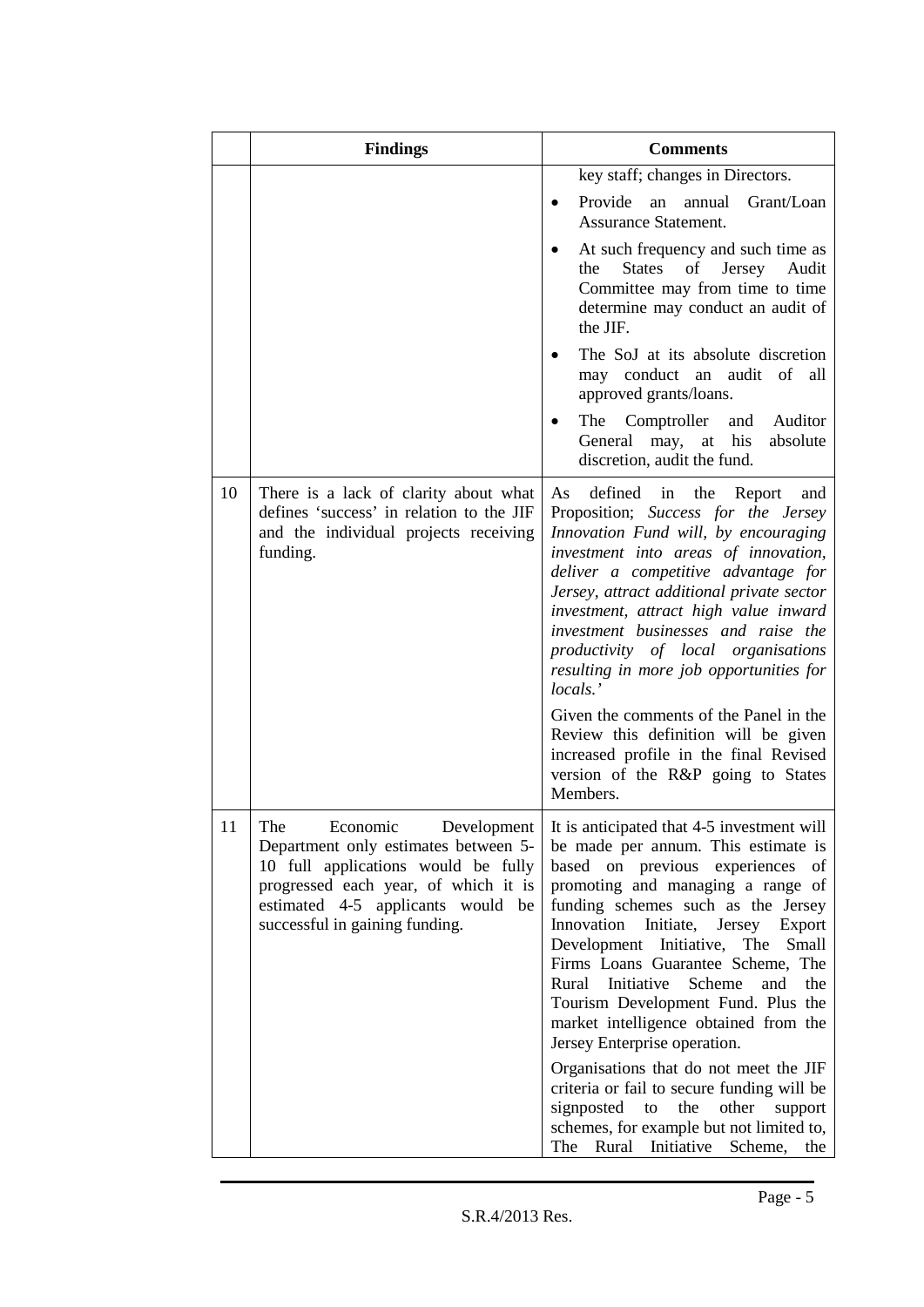|    | <b>Findings</b>                                                                                                                                                                                                                                                                                                                                                                       | <b>Comments</b>                                                                                                                                                                                                                                                                                                                                                                                                              |
|----|---------------------------------------------------------------------------------------------------------------------------------------------------------------------------------------------------------------------------------------------------------------------------------------------------------------------------------------------------------------------------------------|------------------------------------------------------------------------------------------------------------------------------------------------------------------------------------------------------------------------------------------------------------------------------------------------------------------------------------------------------------------------------------------------------------------------------|
|    |                                                                                                                                                                                                                                                                                                                                                                                       | Tourism Development Fund, or the<br>Jersey Business Angels Network.                                                                                                                                                                                                                                                                                                                                                          |
| 12 | With regard to the overall Fund, there<br>were<br>common<br>success<br>criteria<br>identified, such as the creation of<br>locally qualified jobs, financial return to<br><b>JIF</b><br>and<br>general<br>the<br>taxation<br>contributions.<br>these were<br>prioritised<br>However,<br>differently amongst the stakeholders,<br>including the 2 Ministers responsible<br>for the JIF. | As defined in the Revised Report and<br>Proposition; Success for the Jersey<br>Innovation Fund will, by encouraging<br>investment into areas of innovation,<br>deliver a competitive advantage for<br>Jersey, attract additional private sector<br>investment, attract high value inward<br>investment businesses and raise the<br>productivity of local organisations<br>resulting in more job opportunities for<br>locals. |
|    |                                                                                                                                                                                                                                                                                                                                                                                       | Given the comments of the Panel in its<br>Review, the Department has already<br>begun more in-depth engagement with<br>various organisations<br>viewed<br>by<br>Scrutiny as key stakeholders and will<br>continue to work with them to ensure<br>that views of success can be more<br>closely aligned.                                                                                                                       |
| 13 | To avoid becoming a sinking fund, the<br>have<br>a<br>clear financial<br>JIF<br>must<br>key performance<br>objective,<br>and<br>indicators (KPI's) should be defined<br>from the outset.                                                                                                                                                                                              | The aim is for the JIF is to be self-<br>replenishing. In Phase 1 it is not<br>anticipated that the income<br>from<br>royalties and loan interest payments<br>will be sufficient to fully replenish<br>during its early years of operation<br>owing to the nature of loan repayments<br>and the early stage of product lifecycles<br>of the companies involved.                                                              |
|    |                                                                                                                                                                                                                                                                                                                                                                                       | As loans mature and royalty income<br>from sales build, there is an increased<br>likelihood that returns to the Fund<br>would replace or exceed the amounts<br>borrowed at the outset and reduce the<br>early stage deficit effects.                                                                                                                                                                                         |
|    |                                                                                                                                                                                                                                                                                                                                                                                       | Phase 2 (equity investments) allows for<br>greater and earlier potential returns to<br>the JIF (through dividends and potential<br>sale of shares at multiples of the<br>original investment value), that will<br>greatly improve the JIF's ability to<br>become self-replenishing at a much<br>earlier stage and possibly compensate<br>from the more staged returns of Phase 1<br>investments.                             |
|    |                                                                                                                                                                                                                                                                                                                                                                                       | The Department will continue to work<br>with Stakeholders and Treasury to                                                                                                                                                                                                                                                                                                                                                    |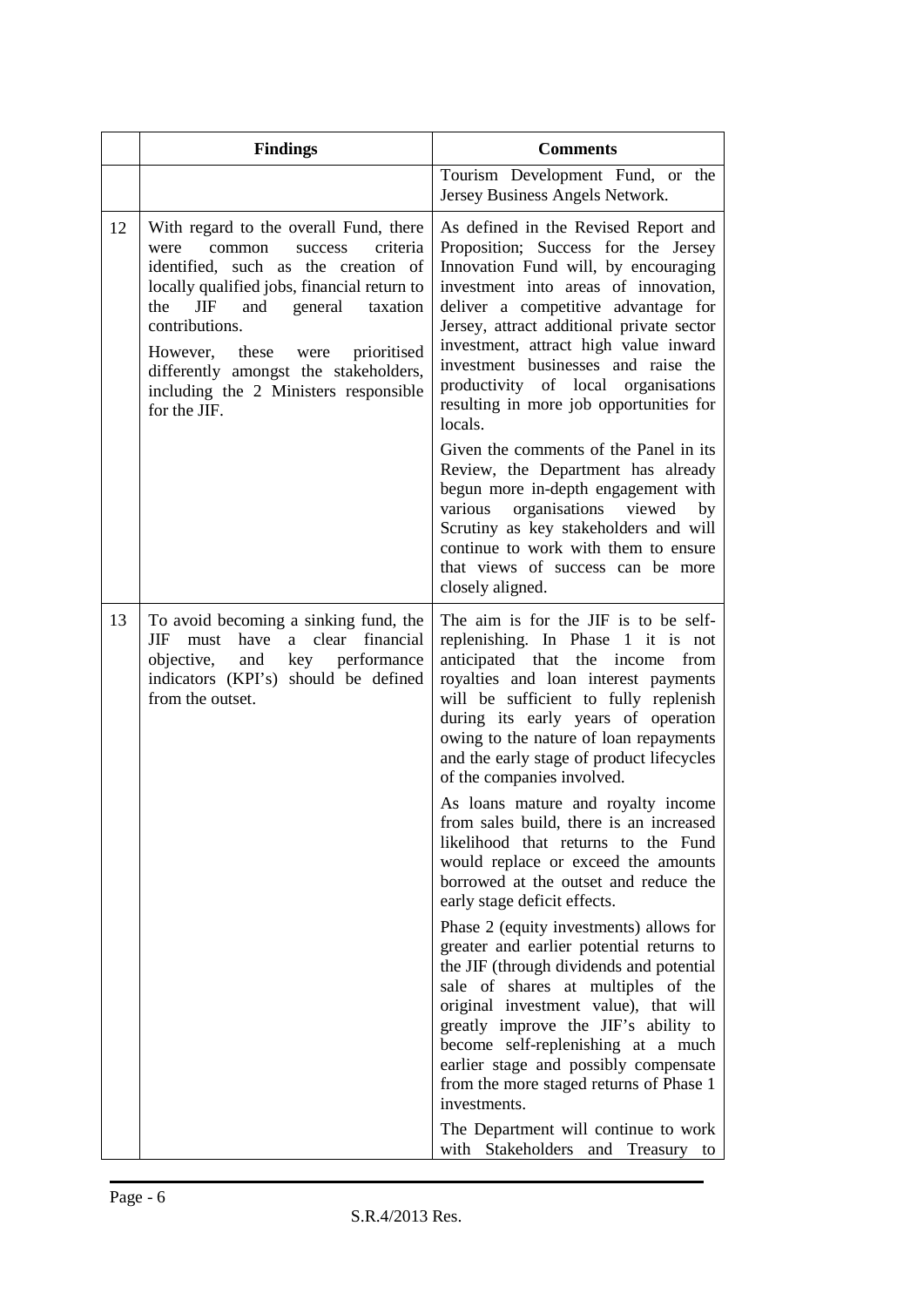|    | <b>Findings</b>                                                                                                                                                                                                                                                                                                                       | <b>Comments</b>                                                                                                                                                                                                                                                                                                                                                                                                                                                                                                                                                                                                                                                                                                                                                                                                                                                                                                                                                                                                                                                                                                                                                                                                                                                                                                                                                                                                                                                                                                                                                                                                                                                       |
|----|---------------------------------------------------------------------------------------------------------------------------------------------------------------------------------------------------------------------------------------------------------------------------------------------------------------------------------------|-----------------------------------------------------------------------------------------------------------------------------------------------------------------------------------------------------------------------------------------------------------------------------------------------------------------------------------------------------------------------------------------------------------------------------------------------------------------------------------------------------------------------------------------------------------------------------------------------------------------------------------------------------------------------------------------------------------------------------------------------------------------------------------------------------------------------------------------------------------------------------------------------------------------------------------------------------------------------------------------------------------------------------------------------------------------------------------------------------------------------------------------------------------------------------------------------------------------------------------------------------------------------------------------------------------------------------------------------------------------------------------------------------------------------------------------------------------------------------------------------------------------------------------------------------------------------------------------------------------------------------------------------------------------------|
|    |                                                                                                                                                                                                                                                                                                                                       | agree a mutually acceptable list of<br>measures and performance indicators<br>that accurately reflect the performance<br>of the Fund, keeping Scrutiny updated<br>on progress made.                                                                                                                                                                                                                                                                                                                                                                                                                                                                                                                                                                                                                                                                                                                                                                                                                                                                                                                                                                                                                                                                                                                                                                                                                                                                                                                                                                                                                                                                                   |
| 14 | Although intended to constitute<br>a<br>£10 million fund, it is proposed that the<br>JIF will launch initially with £5 million,<br>with an additional £5 million to be<br>allocated at a later, undefined stage.<br>The source of the additional £5 million<br>has yet to be confirmed by the Minister<br>for Treasury and Resources. | In accordance with paragraph f. of the<br>MTFP Proposition, the States agreed –<br>"to approve, in accordance with<br>Article $32(5)(a)$<br>of<br>the<br>Telecommunications (Jersey) Law<br>2002, the<br>disposal by way<br>of<br>redemption<br>the<br>of<br><b>States</b><br>9%<br>Preference Shares in the JT Group<br>Ltd with the redemption value of $£20$<br>million being applied, £15 million to<br>the Capital Programme for 2013 to<br>2015 and the balance of $£5$ million<br>for<br>Economic Development<br>Department to provide funding for<br>the proposed Innovation Fund."<br>This was reiterated in Appendix Ten of<br>the $MTFP-$<br>1380. "the establishment of a new<br>Separately Constituted Special Fund to<br>be known as "The Innovation Fund",<br>under Article 3 of the Public Finances<br>(Jersey) Law $2005."$<br>1381. "Further, to<br>the<br>approve<br>allocation of £5 million in 2012 to this<br>fund. This will be managed by the<br>Economic Development Department<br>and an independent board."<br>Minister<br>for<br>The<br>Economic<br>Development confirmed this when<br>signing<br>MD-E-2012-0137<br><b>Jersey</b><br>Innovation Fund: Operational Terms of<br>Reference'. Likewise, the Minister for<br>Treasury and Resources confirmed this<br>MD-TR-2012-0094<br>funding<br>with<br>'Jersey<br>Innovation<br>Fund:<br>Establishment, Funding and Operation',<br>both of which were signed in November<br>2012.<br>This<br>funding<br>was<br>consistently<br>communicated throughout the MTFP<br>process when a target of £10 million<br>was set for the JIF but the States could<br>only provide £5 million within the |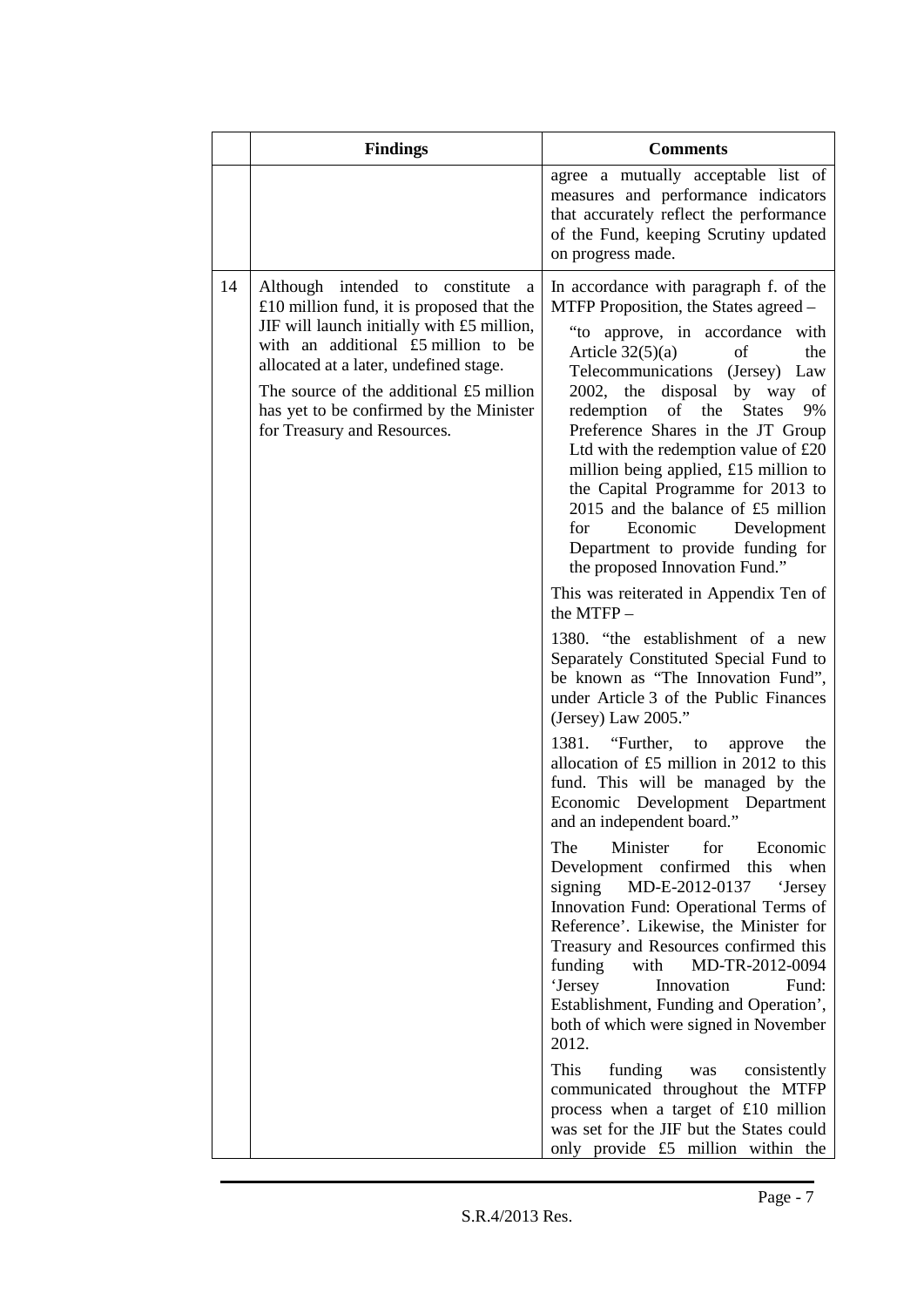|    | <b>Findings</b>                                                                                                                                                                                                                                                                                                                                                                            | <b>Comments</b>                                                                                                                                                                                                                                                                                                                                                                                                                                                                          |
|----|--------------------------------------------------------------------------------------------------------------------------------------------------------------------------------------------------------------------------------------------------------------------------------------------------------------------------------------------------------------------------------------------|------------------------------------------------------------------------------------------------------------------------------------------------------------------------------------------------------------------------------------------------------------------------------------------------------------------------------------------------------------------------------------------------------------------------------------------------------------------------------------------|
|    |                                                                                                                                                                                                                                                                                                                                                                                            | resources available in the period of the<br>MTFP.                                                                                                                                                                                                                                                                                                                                                                                                                                        |
|    |                                                                                                                                                                                                                                                                                                                                                                                            | The inability to identify the source of<br>the additional funds at the outset should<br>not materially affect the ability of the<br>JIF to serve its purpose, given the<br>predicted number of loans and the<br>current limit on loan size (£500,000 as a<br>result of the Public Finance (Jersey)<br>Law $2005$ ) – see 18 below.                                                                                                                                                       |
| 15 | It is widely agreed that, although a fund<br>of £10 million is small compared to<br>such<br>schemes,<br>other<br>it<br>many<br>nevertheless represents a suitable scale<br>for Jersey and was seen by stakeholders<br>as a positive step.                                                                                                                                                  | The States has agreed to capitalise the<br>JIF with £5 million in the MTFP.<br>The potential to further develop JIF at<br>Phase 2 into a Partnership Fund may<br>attract further private<br>well<br>sector<br>investment extending the scope and<br>value of the Fund, with no impact on<br>States revenues.                                                                                                                                                                             |
| 16 | The potential level of demand for the<br>JIF has not been assessed through<br>formal research by the Economic<br>Development Department,<br>and<br>is<br>effectively unknown.<br>However, stakeholder organisations and<br>the sponsoring Ministers are hopeful of<br>introducing or<br>attracting<br>sufficient<br>levels of applicants with good ideas to<br>the Fund.                   | through both<br>EDD,<br>and<br>current<br>previous support programmes, has a<br>understanding of the<br>good<br>likely<br>number of applications. The experience<br>gained from the work done by Jersey<br>Enterprise<br>2007-2011,<br>and<br>grants<br>schemes such as the Jersey Innovation<br>Initiative, Jersey Export Development<br>Initiative, The Rural Initiative Scheme<br>and the Tourism Development Fund has<br>been used to anticipate the level of<br>demand for the JIF. |
| 17 | Although the lodged Proposition report<br>clearly sets out that the JIF would be<br>available to support a wide range of<br>activity, it is not clear to the Panel how<br>the third or public sector would be able<br>access the fund based on the<br>to<br>demanding criteria of the JIF Policy<br>Framework<br>and<br>the<br>Eligibility<br>Guidelines found on the application<br>form. | The concerns raised by the Panel about<br>accessibility for third and public sector<br>organisations have been addressed in<br>the Revised Operational Terms of<br>Reference and Application Form which<br>have been amended to ensure that<br>organisations from any sector, at any<br>stage of development, value or size can<br>make applications to the Fund.                                                                                                                        |
| 18 | Although the lodged Proposition, report<br>and Operational Terms of Reference<br>contain no indication of a minimum or<br>maximum funding level per applicant,<br>this is contradicted by the inclusion of<br>£20,000<br>and<br>minimum<br>maximum<br>£500,000 funding amounts on the draft                                                                                                | The recommended maximum funding<br>level $(\text{\pounds}500,000)$ is consistent with the<br>Minister for Treasury and Resources'<br>maximum lending limit under the<br>Public Finances (Jersey) Law 2005.<br>This upper limit will be reviewed<br>during the work required to allow for                                                                                                                                                                                                 |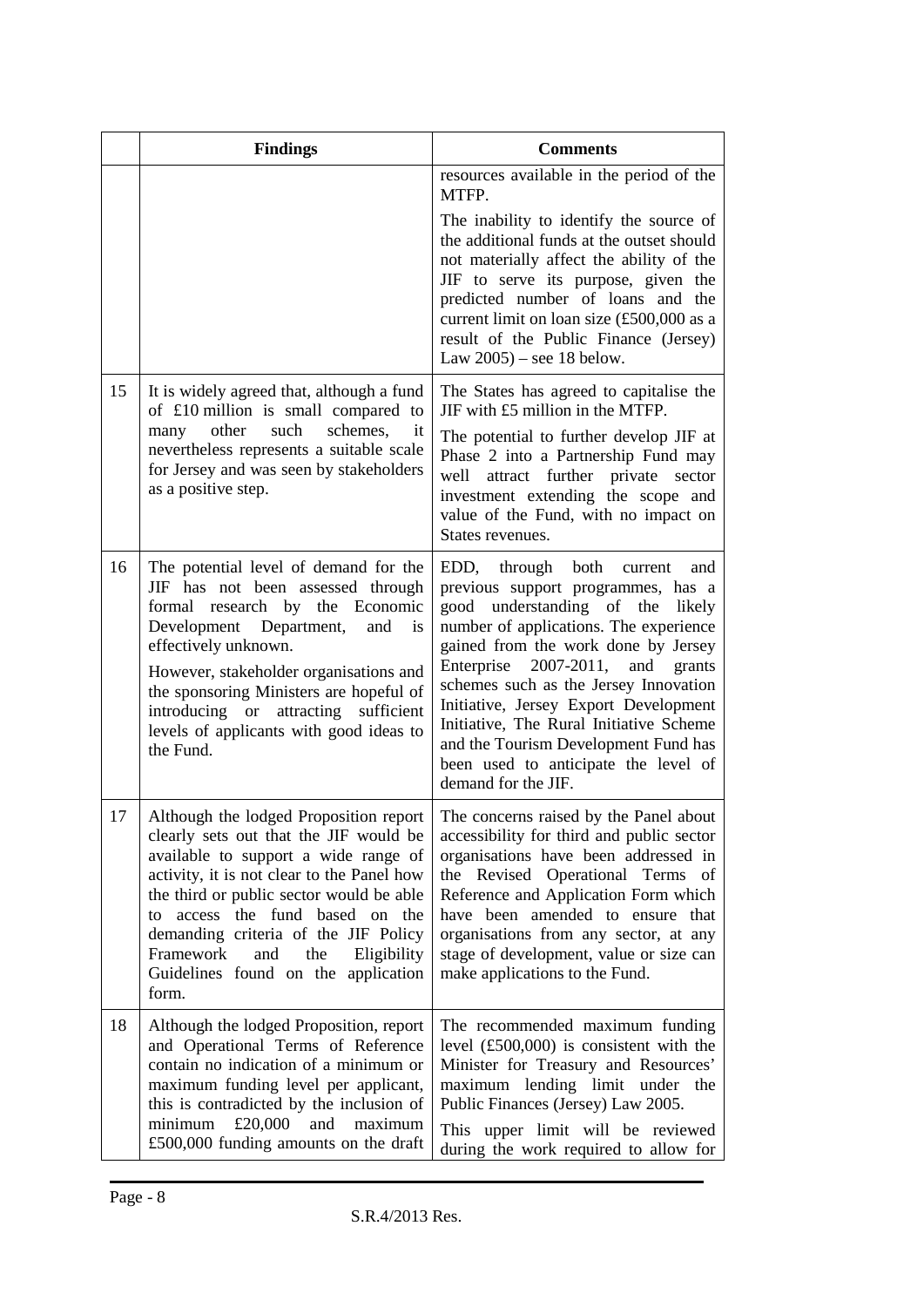|    | <b>Findings</b>                                                                                                                                                                                                                                                                                                                                                                                                                                                                                                                                | <b>Comments</b>                                                                                                                                                                                                                                                                                                                                                                                                                                                                                                                                                                                                                                                                                                                                                    |
|----|------------------------------------------------------------------------------------------------------------------------------------------------------------------------------------------------------------------------------------------------------------------------------------------------------------------------------------------------------------------------------------------------------------------------------------------------------------------------------------------------------------------------------------------------|--------------------------------------------------------------------------------------------------------------------------------------------------------------------------------------------------------------------------------------------------------------------------------------------------------------------------------------------------------------------------------------------------------------------------------------------------------------------------------------------------------------------------------------------------------------------------------------------------------------------------------------------------------------------------------------------------------------------------------------------------------------------|
|    | application form and policy framework<br>documents.                                                                                                                                                                                                                                                                                                                                                                                                                                                                                            | private equity investments (Phase 2)<br>where the Department will obtain a<br>clearer indication of the types and scale<br>of investment sought coming forward<br>from the Jersey market via the initial<br>Phase 1 applications.                                                                                                                                                                                                                                                                                                                                                                                                                                                                                                                                  |
|    |                                                                                                                                                                                                                                                                                                                                                                                                                                                                                                                                                | Following the publication of the Panel's<br>Review, the minimum level of $£20,000$<br>has been removed from the Revised<br>Operational Terms of Reference and<br>Application Form appended to the<br>R&P. This will be monitored over the<br>initial operational period and reviewed,<br>along will other policies along with<br>input from the JIF Board on a regular<br>basis.                                                                                                                                                                                                                                                                                                                                                                                   |
| 19 | Stakeholders,<br>and<br>initially<br>both<br>sponsoring Ministers, agreed that there<br>was little or no merit in setting<br>minimum or maximum funding levels.<br>However, the Minister for Economic<br>Development later suggested that a<br>minimum level may even be set higher<br>than £20,000.                                                                                                                                                                                                                                           | See 18 above<br>The Minister and Department have<br>accepted the views of the Panel and<br>Revised<br>amended<br>the<br>Operational<br>Terms of Reference and Application<br>Form appended to the R&P to reflect<br>this.                                                                                                                                                                                                                                                                                                                                                                                                                                                                                                                                          |
| 20 | The JIF Policy Framework and the<br>Eligibility Guidelines on the application<br>form establish the need for an applicant<br>to be a Business incorporated under the<br>Companies (Jersey) Law 1991.<br>This appears to be inconsistent with the<br>Operational Terms of Reference, which<br>don't indicate such a narrow scope or<br>criteria. It raises concerns that a number<br>of potential applicants to the JIF might<br>be inadvertently excluded, in<br>that<br>Partnerships, LLP's and sole traders<br>might be ineligible to apply. | The concerns raised by the Panel about<br>guidelines<br>have<br>eligibility<br>been<br>considered and as a consequence in<br>order to maximise the scope<br>and<br>benefits of the JIF, Revised Operational<br>Terms of Reference and Application<br>Form have been developed that will<br>allow applications from individuals,<br>thirds sector organisations and any type<br>of trading entity, such as sole traders,<br>Limited<br>Liability<br>Companies,<br>partnerships, LLPs etc.<br>Applications from individuals or sole<br>traders successful in securing a loan<br>may be asked, by the JIF Board, to put<br>in place a specific corporate governance<br>which<br>could<br>result<br>structure<br>in<br>establishing a company registered in<br>Jersey. |
| 21 | The requirement for an application to<br>demonstrate<br>£65,000<br><b>GVA</b><br>per<br>employee effectively rules out potential<br>applications from the third and public<br>sectors, and many non-finance industry                                                                                                                                                                                                                                                                                                                           | The Minister and Department have<br>accepted the views of the Panel and<br>amended the Revised Operational<br>Terms of Reference and Application<br>Form appended to the R&P to reflect                                                                                                                                                                                                                                                                                                                                                                                                                                                                                                                                                                            |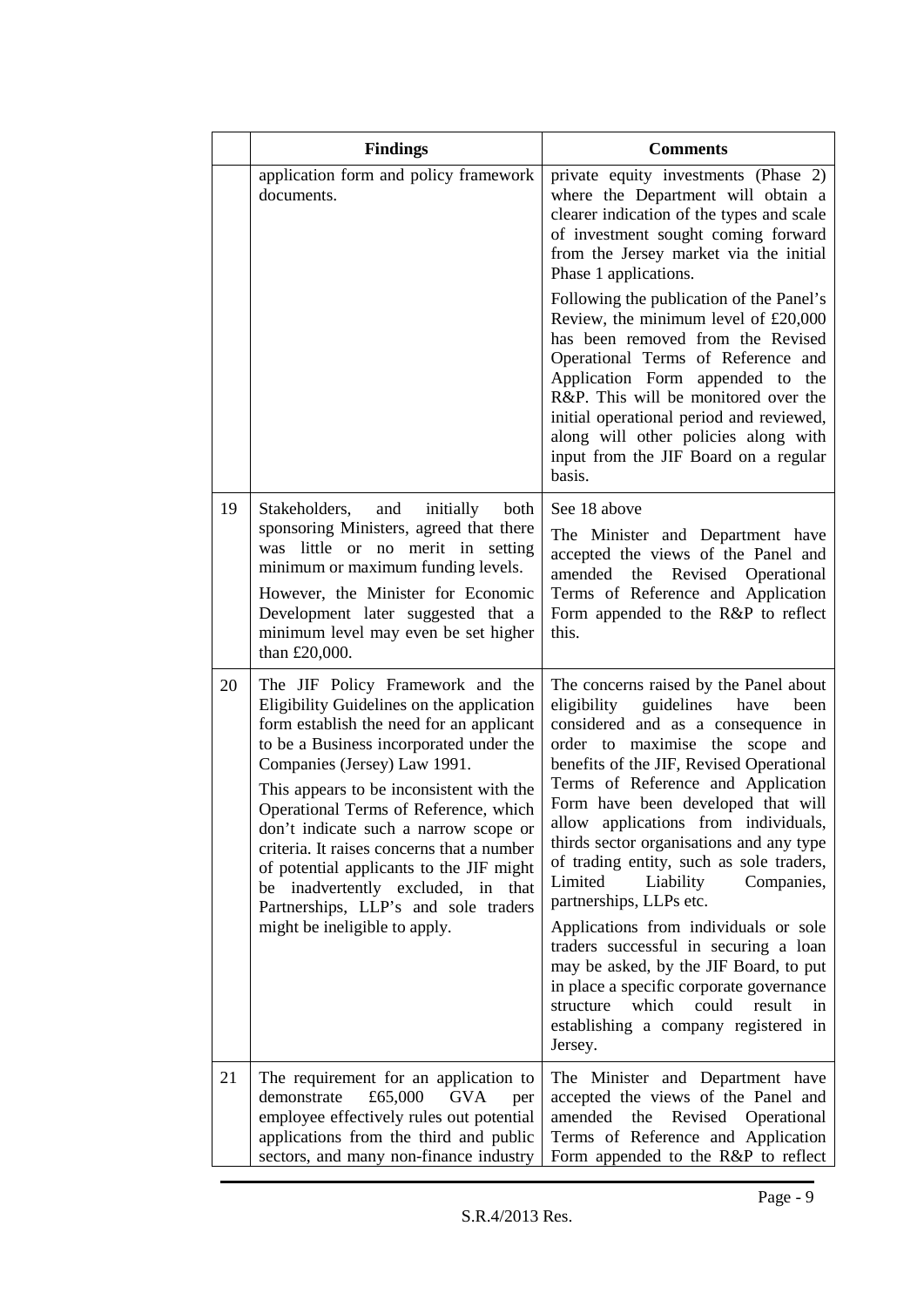|    | <b>Findings</b>                                                                                                                                                                                                                                                                                                                                                                                                                           | <b>Comments</b>                                                                                                                                                                                                                                                                                                                                                                                                                                                                                                     |
|----|-------------------------------------------------------------------------------------------------------------------------------------------------------------------------------------------------------------------------------------------------------------------------------------------------------------------------------------------------------------------------------------------------------------------------------------------|---------------------------------------------------------------------------------------------------------------------------------------------------------------------------------------------------------------------------------------------------------------------------------------------------------------------------------------------------------------------------------------------------------------------------------------------------------------------------------------------------------------------|
|    | related projects.                                                                                                                                                                                                                                                                                                                                                                                                                         | this.<br>To maximise the scope of the scheme<br>required £65,000 GVA<br>the<br>per<br>employee has been removed from the<br>eligibility criteria.<br>Applications will now be welcomed for<br>any project that can demonstrate that<br>the investment in innovation<br>will<br>deliver productivity gains/growth (jobs<br>and revenues).                                                                                                                                                                            |
| 22 | The GVA levels per employee and high<br>growth requirements could effectively<br>rule out many potential applications,<br>particularly in the third and public<br>sectors, and traditional industries such<br>as tourism and agriculture.                                                                                                                                                                                                 | See 21 above.                                                                                                                                                                                                                                                                                                                                                                                                                                                                                                       |
| 23 | The 'high growth' requirement states<br>that an applicant must demonstrate the<br>potential<br>to<br>double<br>revenues<br><sub>or</sub><br>employment within 4 years and to<br>employ at least 10 full-time equivalent<br>staff by the end of the 4 year period.<br>This appears highly restrictive.                                                                                                                                     | The recommendation by the Panel to<br>remove the reference to high growth in<br>the eligibility criteria has been agreed<br>and all policy documents<br>and the<br>application form updated.<br>The aim of the EGDS, for which the JIF<br>is an enabler, is to deliver growth-<br>resulting in new jobs and increased<br>revenues for organisations.                                                                                                                                                                |
| 24 | There is clear inconsistency between<br>the stated aim of the Fund being<br>available to all sectors of the economy<br>on the one hand, and the emphasis<br>placed on targeting high value, high<br>growth opportunities on the other.                                                                                                                                                                                                    | Following the publication of the Panel's<br>Review, the Department has accepted<br>the<br>Panel's<br>comments<br>and<br><b>as</b><br>a<br>consequence the JIF will be accessible<br>to any company from all sectors which<br>can demonstrate an investment in<br>innovation has the potential to deliver<br>growth resulting<br>in<br>new<br>job<br>opportunities.                                                                                                                                                  |
| 25 | application process places<br>The<br>considerable demands on an applicant,<br>beginning with the initial 15 point<br>request for a written report and<br>supporting documentation contained on<br>the application form.<br>As the application process progresses,<br>there are additional demands for<br>information through the due diligence<br>process, Funding<br>Agreement<br>development and post loan monitoring<br>and reporting. | The JIF must have the appropriate<br>levels of due diligence and risk<br>assessment for a fund capitalised with<br>public money. It is also important that<br>the JIF applies the appropriate levels of<br>post approval aftercare.<br>The information requested is both<br>appropriate and necessary for<br>a a<br>Government Fund, although it will be<br>reviewed again - based upon actual<br>experience – as part of the $R\&P$ for the<br>Phase 2 of JIF, which may move<br>towards the Partnership model and |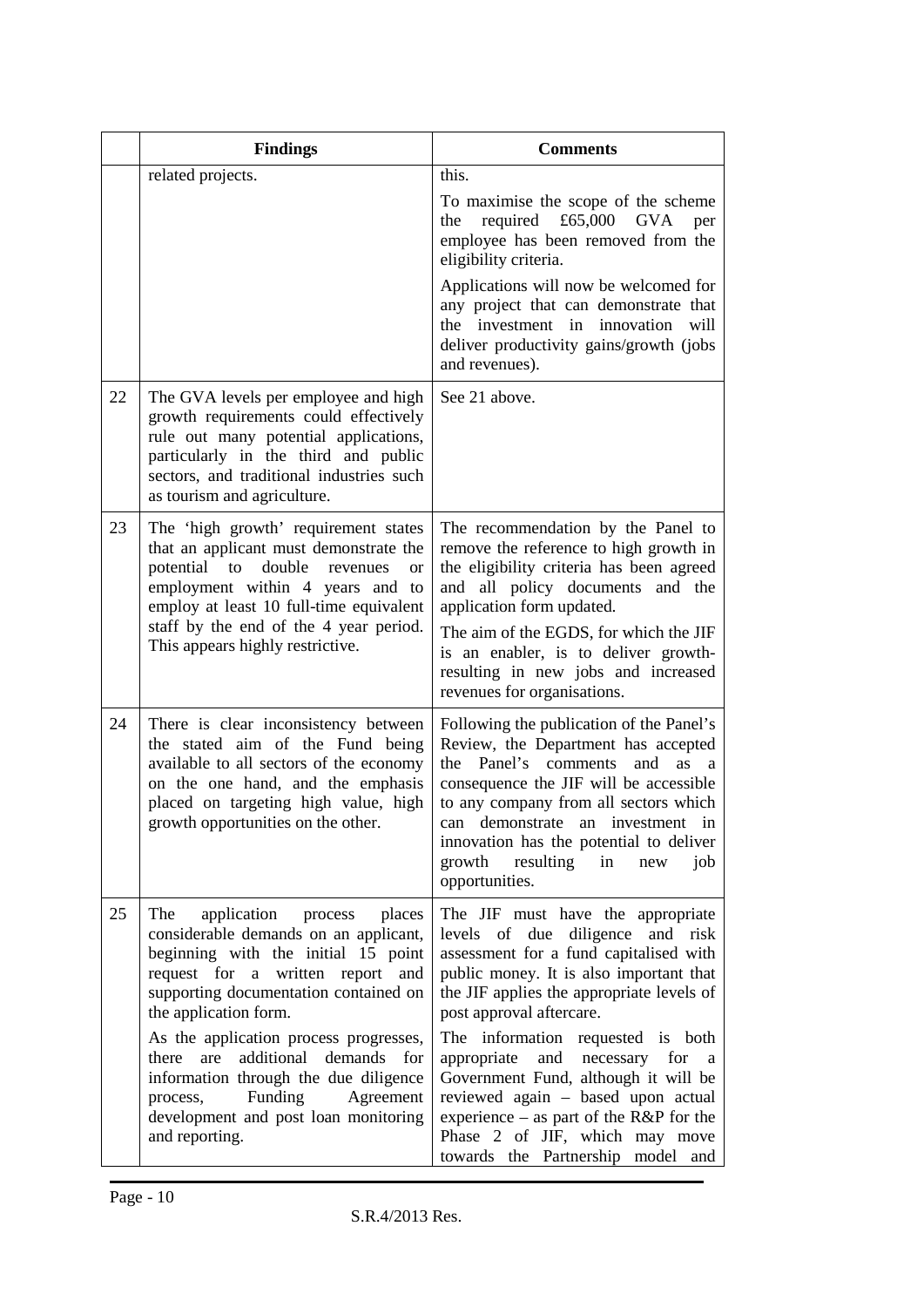|    | <b>Findings</b>                                                                                                                                                                                                                                                             | <b>Comments</b>                                                                                                                                                                                                                                                                                                                                                                                                                                                                                                                                                                                                                                                                                                                |
|----|-----------------------------------------------------------------------------------------------------------------------------------------------------------------------------------------------------------------------------------------------------------------------------|--------------------------------------------------------------------------------------------------------------------------------------------------------------------------------------------------------------------------------------------------------------------------------------------------------------------------------------------------------------------------------------------------------------------------------------------------------------------------------------------------------------------------------------------------------------------------------------------------------------------------------------------------------------------------------------------------------------------------------|
|    |                                                                                                                                                                                                                                                                             | provide access to non-States funding,<br>where such criteria may be seen as<br>more onerous.                                                                                                                                                                                                                                                                                                                                                                                                                                                                                                                                                                                                                                   |
| 26 | A balance is required between the<br>required quality due diligence, and the<br>need to make the application process as<br>free of 'red tape' as possible, in order to<br>ensure that it is timely and not off-<br>putting to potential applicants.                         | The JIF will be capitalised with tax<br>payer's money so it is important that<br>the JIF applies the appropriate levels of<br>pre-approval due diligence and post<br>approval aftercare.<br>This will be balanced with the overall<br>aims of the JIF.                                                                                                                                                                                                                                                                                                                                                                                                                                                                         |
| 27 | Stakeholder organisations were united<br>in their expectation of a timely and<br>efficient, yet robust, due diligence<br>process.<br>The Panel has concerns about the<br>ability of the due diligence process as<br>currently proposed to meet those sound<br>expectations. | The Minister and Department have<br>accepted the views of the Panel,<br>recognising the<br>need<br>to<br>apply<br>appropriate levels of due diligence at all<br>stages, leading to the delivery of a<br>timely, effective<br>and<br>commercial<br>process.<br>The target is applications should be<br>considered,<br>assessed<br>and<br>approved/rejected within 6 weeks -<br>some may take longer and some may be<br>quicker. The 6 week target gives the<br>applicant an indication of the timescales<br>and a performance measure for the<br>application process.<br>The due diligence process will regularly<br>be reviewed with amendments made at<br>the recommendation of the Board, if it<br>proves to be unrealistic. |
| 28 | It is clearly proposed that grants will<br>only be made in exceptional<br>circumstances.                                                                                                                                                                                    | The Minister and Department agree the<br>views of the Panel and this is consistent<br>with the Revised Operational Terms of<br>Reference and Application Form.                                                                                                                                                                                                                                                                                                                                                                                                                                                                                                                                                                 |
| 29 | Any grant or repayable loan would be<br>the subject of a detailed Funding<br>Agreement.<br>Each Funding Agreement would be<br>unique and include details of any<br>specific clauses, including repayment<br>terms and timing arrangements for<br>repayment.                 | The Minister and Department agree the<br>views of the Panel and this is consistent<br>with the Revised Operational Terms of<br>Reference and Application Form.                                                                                                                                                                                                                                                                                                                                                                                                                                                                                                                                                                 |
| 30 | Although the JIF Operational Terms of<br>Reference broadly propose consultation<br>between the Board, the Treasurer of the<br>States and the Minister for Economic<br>Development, the process by which                                                                     | Each application will be unique.<br>During the application, due diligence<br>and the JIF Boards assessment each<br>project will be assessed for its ability to<br>repay the loan, over what period and at                                                                                                                                                                                                                                                                                                                                                                                                                                                                                                                      |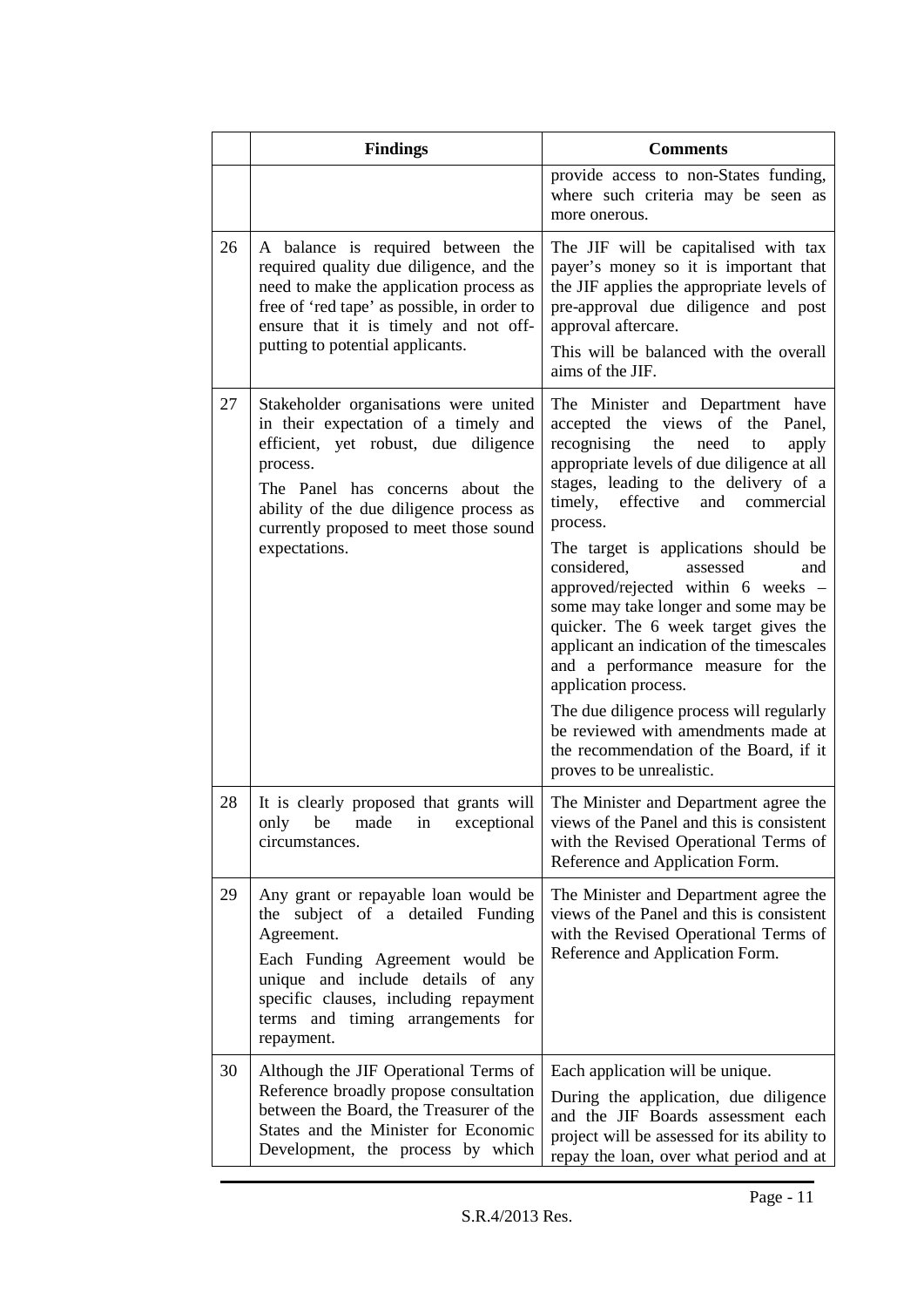|    | <b>Findings</b>                                                                                                                                                                                                                                                                                                                                                                                                                                                                                                                            | <b>Comments</b>                                                                                                                                                                                                                                                                                                                                                                                                                                                                                                                                                                                                                                                                  |
|----|--------------------------------------------------------------------------------------------------------------------------------------------------------------------------------------------------------------------------------------------------------------------------------------------------------------------------------------------------------------------------------------------------------------------------------------------------------------------------------------------------------------------------------------------|----------------------------------------------------------------------------------------------------------------------------------------------------------------------------------------------------------------------------------------------------------------------------------------------------------------------------------------------------------------------------------------------------------------------------------------------------------------------------------------------------------------------------------------------------------------------------------------------------------------------------------------------------------------------------------|
|    | loan repayment terms and interest rates<br>are to be established is not clear, with<br>formal<br>details<br>guidelines<br><b>or</b><br>no<br>available.                                                                                                                                                                                                                                                                                                                                                                                    | what interest rates.<br>It is anticipated that the Treasury and<br>Resources Department will provide<br>regular advice on current commercial<br>rates of interest, against which any<br>recommendations of the JIF Board to<br>set different rates of interest on loans<br>can be judged by the Minister for<br>Economic Development.                                                                                                                                                                                                                                                                                                                                            |
| 31 | The Panel is concerned by the number<br>of outstanding questions relating to<br>Royalty Agreements, and the limited<br>progress that has been made by the<br>Economic Development Department at<br>this stage in progressing the template<br>document, which is currently only in<br>early draft form.                                                                                                                                                                                                                                     | The<br>the<br>Department recognises<br>concerns expressed by the Panel in its<br>Review<br>and<br>will<br>produce<br>draft<br>Templates for the Panel's review prior<br>to the States Debate.<br>Draft Template Agreements will be<br>provided that will allow the Panel to<br>assess the likely contents and reach a<br>view on their progress.<br>Whilst Templates are being developed<br>it is worth emphasising that given the<br>varied nature of applications, products<br>and terms, each successful Fund<br>applicant will require an Agreement<br>with a high degree of bespoke content,<br>therefore the Templates will effectively<br>only be illustrative in nature. |
| 32 | Should the States approve the first<br>phase of the JIF, there are proposals for<br>a second stage to be introduced within<br>6 months to enable the States to make<br>equity investments in funded projects.<br>This is a significant step and<br>a a<br>departure from common States practice<br>regarding loans, and requires additional<br>expertise and also new legislation.                                                                                                                                                         | The Minister and Department agree the<br>views of the Panel and the Revised<br>Report and Proposition confirms the<br>commitment for EDD and T&R to work<br>together and develop proposals that will<br><b>JIF</b><br>allow<br>the<br>make<br>equity<br>to<br>investments.<br>A new R&P will be lodged within<br>6 months of the launch of the JIF.                                                                                                                                                                                                                                                                                                                              |
| 33 | Although the proposed JIF is intended<br>be<br>replenishing,<br>self<br>with<br>to<br>stakeholders agreeing that this was a<br>sensible aspiration, it is difficult within<br>the context of high suggested 'failure'<br>rates, grants, costs, lender of last resort<br>principle, differing 'success' priorities<br>and in particular the initial absence of<br>the equity element amongst others, to<br>envisage that the JIF will meet this aim.<br>therefore<br>is<br>distinct<br>There<br>the<br>possibility of the JIF<br>becoming a | Whilst every effort will be made for the<br>JIF to become self-replenishing some<br>projects will fail to achieve their<br>original anticipated growth and revenue<br>others<br>forecasts,<br>fail<br>may<br>even<br>completely resulting in a loan write-off.<br>Making the Fund self-replenishing in<br>the early years of Phase 1 will be<br>represent a significant challenge for the<br>reasons<br>highlighted<br>by<br>Scrutiny,<br>however as both companies and loans<br>any diminution<br>mature,<br>in<br>this                                                                                                                                                         |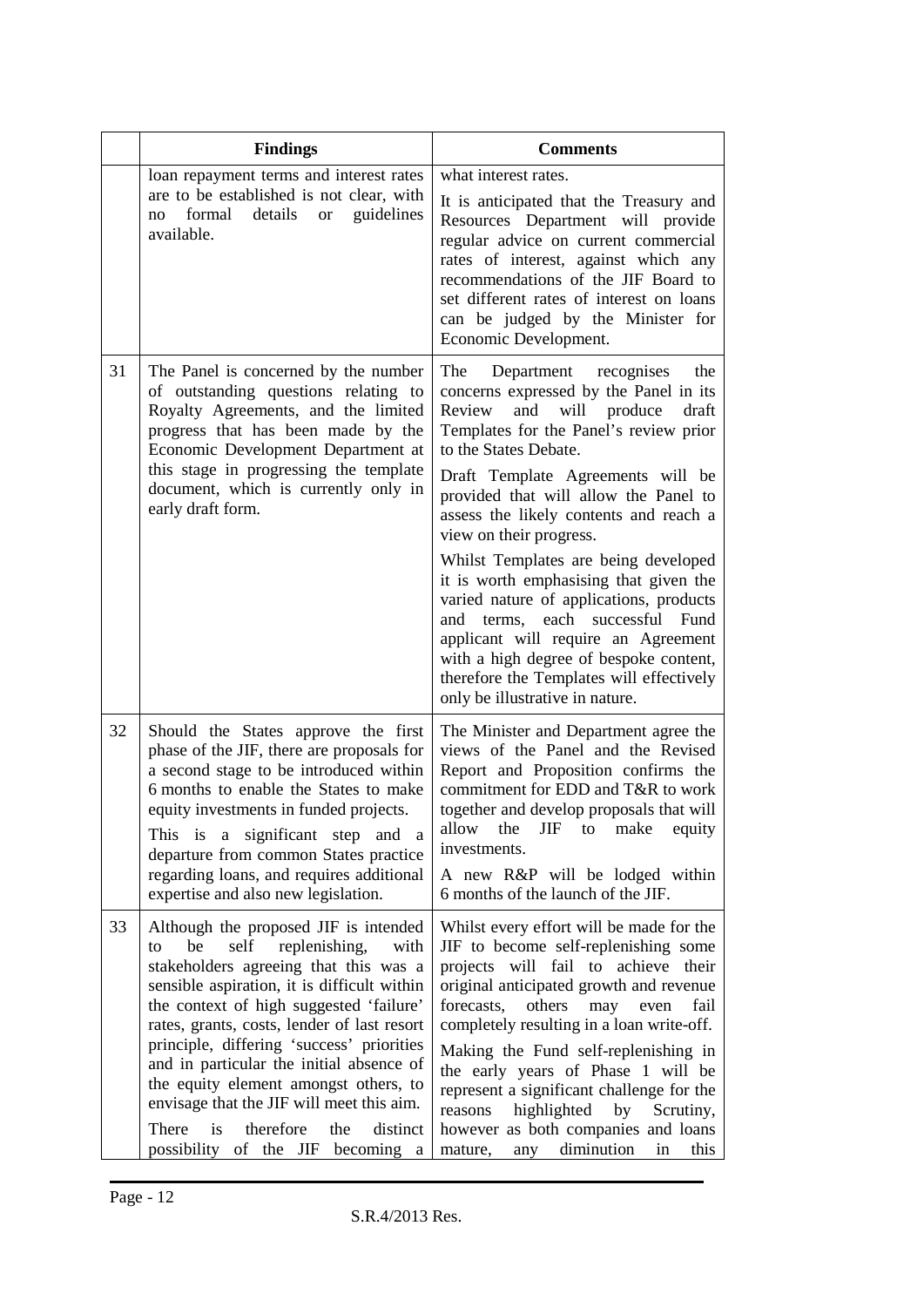|    | <b>Findings</b>                                                                                                                                                                                                                                                                                                                                                | <b>Comments</b>                                                                                                                                                                                                                                                                                                                                                                                                                                                                                                                                                                                                                                                                                                                                                                                                                                                                                  |
|----|----------------------------------------------------------------------------------------------------------------------------------------------------------------------------------------------------------------------------------------------------------------------------------------------------------------------------------------------------------------|--------------------------------------------------------------------------------------------------------------------------------------------------------------------------------------------------------------------------------------------------------------------------------------------------------------------------------------------------------------------------------------------------------------------------------------------------------------------------------------------------------------------------------------------------------------------------------------------------------------------------------------------------------------------------------------------------------------------------------------------------------------------------------------------------------------------------------------------------------------------------------------------------|
|    | sinking Fund.                                                                                                                                                                                                                                                                                                                                                  | aspiration should be minimised.<br>Phase 2 (equity investments) allows for<br>greater and earlier potential returns to<br>the JIF (through dividends and potential<br>sale of shares at multiples of the<br>original investment value), that will<br>greatly improve the JIF's ability to<br>become self-replenishing at a much<br>earlier stage and possibly compensate<br>from the more staged returns of Phase 1<br>investments.<br>The Department believes that the<br>Revised Operational<br>Terms<br>of<br>Reference<br>reflect<br>the<br>concerns<br>expressed by the Panel and encompass<br>sufficient monitoring and governance<br>safeguards that will prevent the JIF<br>from becoming a sinking fund.                                                                                                                                                                                |
| 34 | The emphasis on the requirement for<br>the JIF Executive to have considerable<br>and specific business expertise,<br>as<br>outlined in the Operational Terms of<br>Reference<br>and identified<br>being<br>as<br>crucial by stakeholders,<br>been<br>has<br>reduced by the Economic Development<br>Department to that of<br>a<br>basic<br>administrative role. | The role of the JIF Executive Officer is<br>to provide support to the Board and<br>manage the various stages of due<br>diligence. This will require some basic<br>administrative function but also require<br>good knowledge of local business<br>regulatory requirements.<br>The JIF Executive Officer will also be<br>responsible for managing/coordinating<br>reports and after care arrangements for<br>all approved loans. This may include<br>outsourcing the aftercare/monitoring<br>requirements to support organisations<br>such as Jersey Business Ltd, Digital<br>Jersey, Genuine Jersey, Rural Economy<br>Advisory Team.<br>The Department recognises the Panel's<br>and<br>will<br>work<br>concerns<br>with<br>Stakeholders to ensure that sufficient<br>resource of the appropriate calibre is<br>put in place to deliver<br>both the<br>administrative and functions of the role. |
| 35 | Innovation<br>Funds<br>Some<br>in<br>other<br>jurisdictions are managed by external<br>undertake<br>agencies<br>who<br>all<br>due<br>diligence<br>in<br>reference<br>the<br>to<br>management of the fund<br>with no<br>apparent conflict.<br>of this<br>view<br>and<br>stakeholder<br><b>In</b><br>consensus on the need for expertise and                     | The proposed operating model in Phase<br>1 (loans and grants) is a Government<br>Fund, where the Fund remains within<br>Government and complies with Public<br>Finance Laws, Codes of Directions etc.<br>It would not be very effective or<br>efficient in Phase 1 for<br>the<br>JIF<br>Executive Officer function<br>be<br>to                                                                                                                                                                                                                                                                                                                                                                                                                                                                                                                                                                   |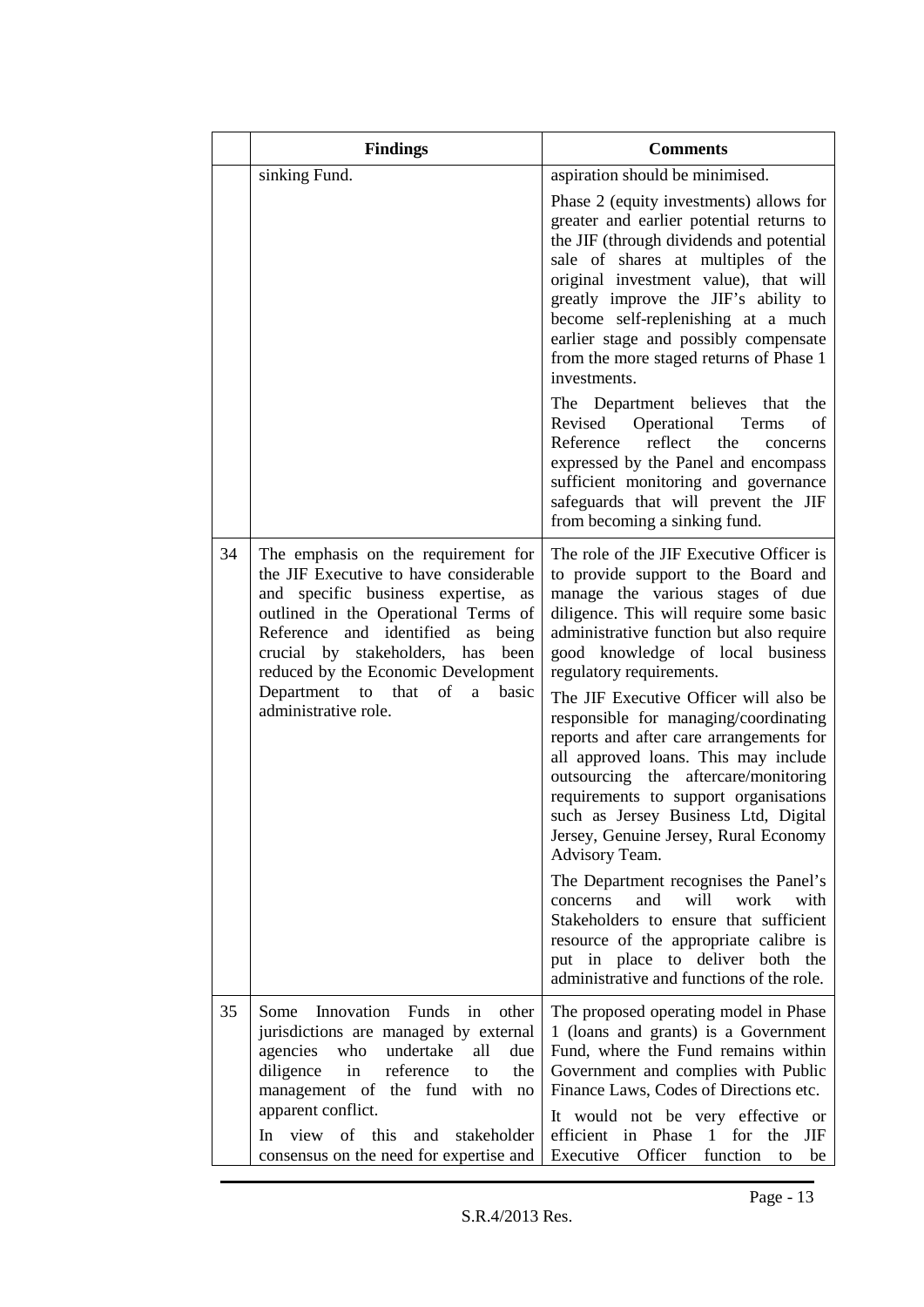|    | <b>Findings</b>                                                                                                                                                                                                                                                                                                                                                             | <b>Comments</b>                                                                                                                                                                                                                                                                                                                                                                                                                                                                                                                                                                                                                                                                                                                                                                          |
|----|-----------------------------------------------------------------------------------------------------------------------------------------------------------------------------------------------------------------------------------------------------------------------------------------------------------------------------------------------------------------------------|------------------------------------------------------------------------------------------------------------------------------------------------------------------------------------------------------------------------------------------------------------------------------------------------------------------------------------------------------------------------------------------------------------------------------------------------------------------------------------------------------------------------------------------------------------------------------------------------------------------------------------------------------------------------------------------------------------------------------------------------------------------------------------------|
|    | efficiency in the support provided to the<br>JIF Board, it is conceivable that Jersey<br>Business is well positioned to undertake<br>the role and responsibilities of the JIF<br>Executive.                                                                                                                                                                                 | provided<br>by<br>arms-length<br>an<br>organisation.<br>There are also concerns about potential<br>conflicts if a support agency bringing<br>forward applications was also managing<br>the due diligence processes. There is<br>however a role for Jersey Business,<br>Digital Jersey, and others, to provide<br>aftercare on projects.                                                                                                                                                                                                                                                                                                                                                                                                                                                  |
|    |                                                                                                                                                                                                                                                                                                                                                                             | Jersey Business, Digital Jersey and<br>others will be fully consulted at Board<br>level regarding any proposed role that<br>they may take in bringing forward<br>applications as part of the development<br>of the Phase 2 (private equity) R&P.                                                                                                                                                                                                                                                                                                                                                                                                                                                                                                                                         |
| 36 | There is a discrepancy between the<br>limited role Treasury and Resources<br>expects to undertake in the JIF, and the<br>level of involvement that Economic<br>Development has envisaged<br>for<br>Treasury and Resources.                                                                                                                                                  | The role for Treasury and Resources<br>includes; being represented on the JIF<br>Board, and managing the collection of<br>loan repayments and the associated<br>accounting/reporting processes.                                                                                                                                                                                                                                                                                                                                                                                                                                                                                                                                                                                          |
| 37 | addition<br>the<br>Economic<br><sub>In</sub><br>to<br>Treasury<br>Development<br>and<br>and<br>Resources<br>Departments,<br>the<br>JIF<br>proposals establish the requirement for<br>formal roles to be undertaken by the<br>Economic Advisor's Unit and the Law<br>Officers' Department.                                                                                   | The demands and nature of these roles<br>will be bespoke to each application.<br>The Department will work with other<br>States and private sector stakeholders to<br>that<br>there<br>is<br>clear<br>ensure<br>a<br>understanding of the role of each in the<br>overall process.                                                                                                                                                                                                                                                                                                                                                                                                                                                                                                         |
| 38 | The Panel is disappointed by the level<br>of consultation undertaken by the<br>Economic Development Department<br>with other relevant Departments, most<br>notably the Law Officers.<br>This has led to a situation where there is<br>lack of detail and progress on key areas,<br>such as the Royalty Agreement, despite<br>the close proximity to the proposed<br>debate. | ED and Treasury officers have had<br>three meetings with the Law Officers to<br>discuss the development of the Loan<br>and Licence agreements. Progress is<br>being made but can't be completed until<br>the R&P and Revised Operational<br>Terms of Reference, Policy Framework<br>and Application Forms have been<br>agreed.<br>Draft Template Agreements will be<br>provided to Scrutiny prior to the States<br>debate that will allow the Panel to<br>assess the likely contents and reach a<br>their progress. Whilst<br>view<br>on<br>Templates are being developed it is<br>however worth emphasising that given<br>varied nature of applications,<br>the<br>products and terms, each successful<br>Fund<br>applicant<br>will<br>require<br>an<br>Agreement with a high degree of |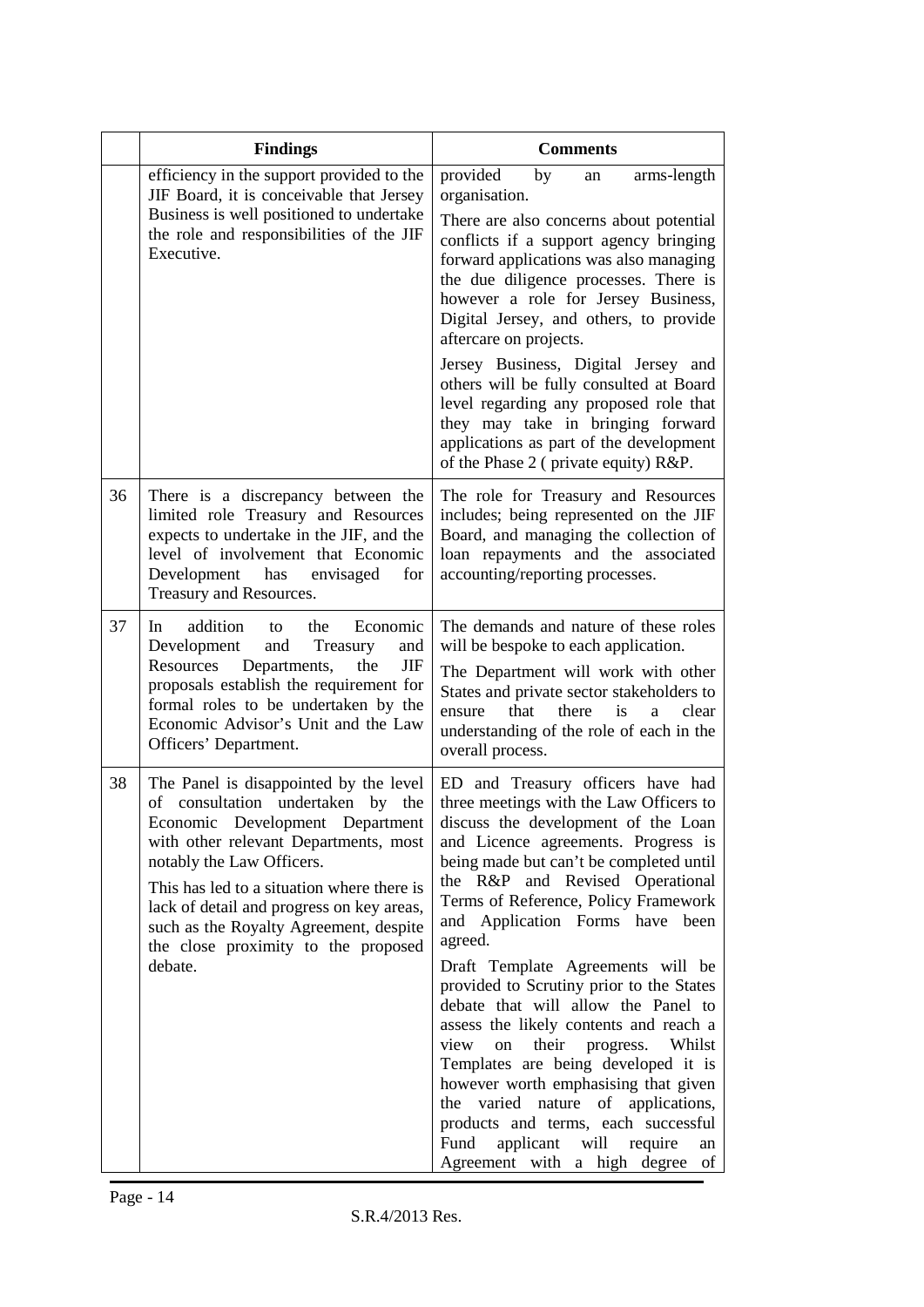|    | <b>Findings</b>                                                                                                                                                                                                                                                                                                                                                                                                                                                                                                                                                                                         | <b>Comments</b>                                                                                                                                                                                                                                                                                                                                                                                                                                                                                                                                                                                                                                                                                                     |
|----|---------------------------------------------------------------------------------------------------------------------------------------------------------------------------------------------------------------------------------------------------------------------------------------------------------------------------------------------------------------------------------------------------------------------------------------------------------------------------------------------------------------------------------------------------------------------------------------------------------|---------------------------------------------------------------------------------------------------------------------------------------------------------------------------------------------------------------------------------------------------------------------------------------------------------------------------------------------------------------------------------------------------------------------------------------------------------------------------------------------------------------------------------------------------------------------------------------------------------------------------------------------------------------------------------------------------------------------|
|    |                                                                                                                                                                                                                                                                                                                                                                                                                                                                                                                                                                                                         | therefore<br>the<br>bespoke<br>content,<br>Templates will effectively only<br>be<br>illustrative in nature.                                                                                                                                                                                                                                                                                                                                                                                                                                                                                                                                                                                                         |
| 39 | The JIF Board would be responsible for<br>the management of the Fund, assessing<br>applications<br>all<br>and<br>making<br>recommendations to the Minister for<br>Economic Development. It would be<br>comprised of a minimum of 2 members<br>and a Chair from the private sector, plus<br>ex-officio, non-voting representatives<br>the Economic Development,<br>from<br>Treasury and Resources and Chief<br>Minister's (Economic Advisor's Unit)<br>Departments. This could set the Board<br>structure<br>three<br>private<br>as<br>sector<br>members<br>three<br>and<br>public<br>sector<br>members. | The number of private sector JIF Board<br>Members has been increased to 4 Board<br>Members including<br>an independent<br>Chair. The public sector will be<br>represented by representatives from The<br>Economics Advisory Unit, Treasury<br>Resources plus<br>The<br>Chief<br>and<br>from<br>Executive<br>Economic<br>Development.<br>The Chief Officer from Economic<br>Development will be there in a non-<br>voting capacity, to avoid any possible<br>conflicts of interest and to allow the<br>Chief Officer to provide independent<br>advice to the Minister for Economic<br>Development. The representatives from<br>Treasury and Resources and Chief<br>Minister's Department will have voting<br>rights. |
| 40 | The Panel recognises the need and<br>value of the public sector members of<br>the JIF Board, but it is ultimately the<br>private sector expertise recruited to the<br>JIF Board that would be crucial to the<br>potential success of the Fund.                                                                                                                                                                                                                                                                                                                                                          | The Minister and Department agree the<br>views of the Panel and the number of<br>private sector Board Members will be<br>increased to 4, consistent with the<br>Revised<br>Operational<br>Terms<br>of<br>Reference.                                                                                                                                                                                                                                                                                                                                                                                                                                                                                                 |
| 41 | Although the Economic Development<br>Department has outlined significant<br>roles and input for both Digital Jersey<br>and<br>Jersey Business<br>in the<br>JIF,<br>disappointingly it has not undertaken<br>consultation<br>formal<br>with<br>either<br>organisation despite the imminent date<br>of the States debate on the Proposition.                                                                                                                                                                                                                                                              | The Departments Chief Executive is on<br>the Digital Jersey Board and the Deputy<br>Chief Officer is on the Jersey Business<br>Ltd Board. These appointments allow<br>for<br>and<br>on-going<br>regular<br>communication about their current and<br>future respective roles in the JIF.<br>Recognising the Panel's concerns, more<br>detailed discussions have now begun at<br>Board level with both organisations and<br>will<br>be<br>extended<br>these<br>as<br>the<br>development work for Phase 2 gets<br>underway in earnest.                                                                                                                                                                                 |
| 42 | The<br>financial<br>manpower<br>and<br>implications<br>in<br>statement<br>the<br>Proposition estimates 'the operational<br>and management costs' of the JIF to be<br>£100,000.<br>However, it was soon apparent that the                                                                                                                                                                                                                                                                                                                                                                                | ED's normal accounting treatment of<br>cost is not to include internal manpower<br>or other expenses on similar projects-<br>there are reported as corporate costs.<br>(for example the Tourism Development<br>Fund and Rural Initiative Scheme)                                                                                                                                                                                                                                                                                                                                                                                                                                                                    |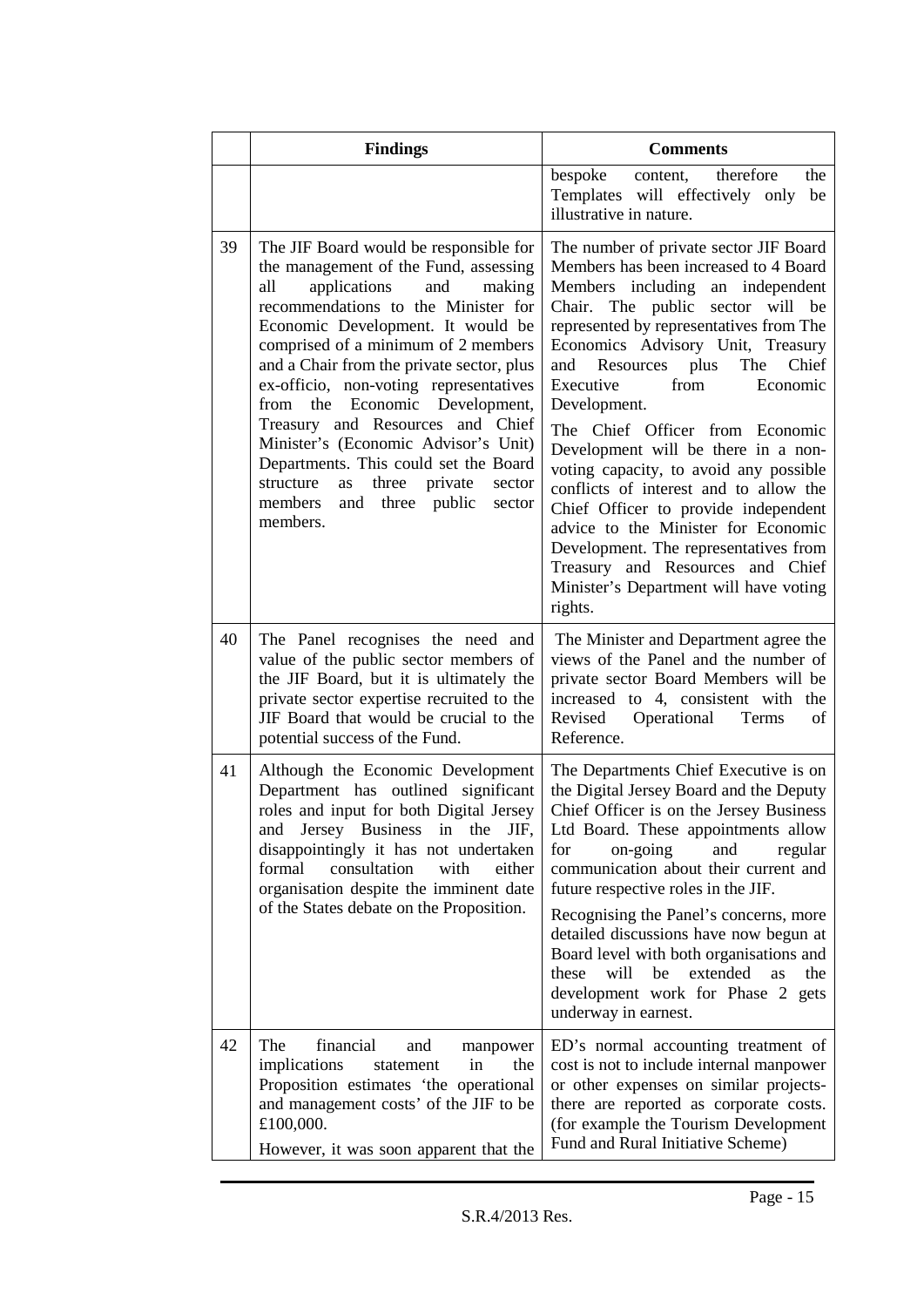|    | <b>Findings</b>                                                                                                                                                                                                                                                                                                                                                     | <b>Comments</b>                                                                                                                                                                                                                                                                                                                                                                                                                                                                                                                                                                                                                                                                                                                                                                                                                                                                                  |
|----|---------------------------------------------------------------------------------------------------------------------------------------------------------------------------------------------------------------------------------------------------------------------------------------------------------------------------------------------------------------------|--------------------------------------------------------------------------------------------------------------------------------------------------------------------------------------------------------------------------------------------------------------------------------------------------------------------------------------------------------------------------------------------------------------------------------------------------------------------------------------------------------------------------------------------------------------------------------------------------------------------------------------------------------------------------------------------------------------------------------------------------------------------------------------------------------------------------------------------------------------------------------------------------|
|    | £100,000 did not apply to anything<br>other than the external expert advice<br>that would be required, and took no<br>account of internal costs such as the<br>resourcing of the JIF Executive by the<br>Economic Development Department.                                                                                                                           | As a consequence of the Panel's<br>concerns, the Department has revised<br>its estimation of the likely levels of<br>costs incurred.<br>The estimated total annual cost of the<br>JIF in Phase 1 is now believed to be<br>£150,000. $(\text{\textsterling}100,000$ for external costs-<br>due diligence, specialist advice, legal,<br>credit and other background checks,<br>plus a 'best estimate' for internal costs<br>- man hours for the JIF Executive,<br>EDD Chief Officer, Law Officers, T&R<br>and the Economic Advisors Unit of<br>£50,000 based upon 800 man hours<br>input per annum).<br>This is a best estimate and will vary<br>depending on the complexity of the<br>applications<br>which<br>are<br>currently<br>unknown, however the<br>experience<br>gained during Phase 1 will be utilised to<br>more clearly scope the overall cost<br>implications for Phase 2 and beyond. |
| 43 | It is quite possible that total estimated<br>charges to the Fund could equate to<br>within a range of £250,000 to £400,000<br>per year, undermining the ability of the<br>JIF to be self replenishing.                                                                                                                                                              | The Minister recognises the Panel's<br>concerns, however cannot share this<br>estimate of costings.<br>In Phase 1 (grants and loans) 10<br>applications are anticipated resulting in<br>approximately 5 grants/loans being<br>approved. The annual cost of £100,000<br>or £20-£25,000 per supported project<br>should be sufficient to meet even the<br>most complicated projects.                                                                                                                                                                                                                                                                                                                                                                                                                                                                                                               |
| 44 | It is proposed that the operational and<br>administration functions of the JIF<br>would<br>be<br>covered by<br>existing<br>Departmental resources, which the<br>Panel was told would therefore be of no<br>cost to the Fund. This approach does<br>transparently account for the<br>not<br>internal 'invisible' costs of the Fund<br>and the man hours it requires. | The Minister recognises the Panel's<br>concerns and internal costs to the<br>Department will be closely monitored<br>during Phase 1 to<br>allow<br>such<br>transparency, with<br>any<br>subsequent<br>amendments being reflected in cost<br>structure coming forward for<br>the<br>Phase 2 R&P.                                                                                                                                                                                                                                                                                                                                                                                                                                                                                                                                                                                                  |
| 45 | No full and transparent assessment of<br>'invisible' costs that will be<br>the<br>incurred by States Departments to fulfil<br>administration<br>and<br>the<br>monitoring<br>functions of the fund has been made.<br>Without defining the cost of the internal<br>resource requirements, it is difficult to                                                          | See 44 above.<br>The<br>Department<br>will<br>make<br>a<br>commitment to closely monitor the<br>costs of internal resource requirements<br>in managing the Fund throughout Phase<br>1 and will use this early experience as a<br>means of evaluating how best to operate                                                                                                                                                                                                                                                                                                                                                                                                                                                                                                                                                                                                                         |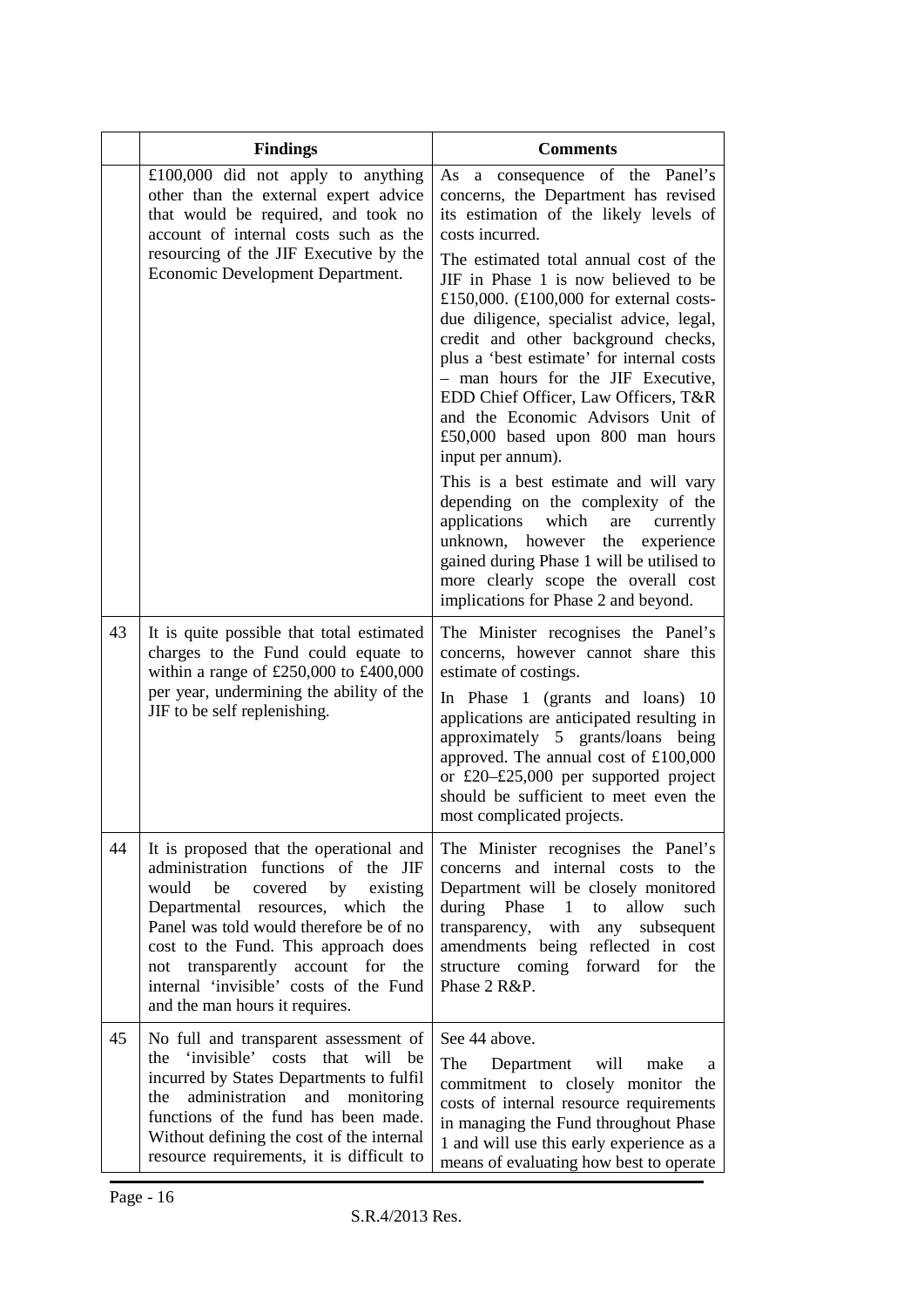|    | <b>Findings</b>                                                                                                                                                                                                                                                                                                                                                                                             | <b>Comments</b>                                  |
|----|-------------------------------------------------------------------------------------------------------------------------------------------------------------------------------------------------------------------------------------------------------------------------------------------------------------------------------------------------------------------------------------------------------------|--------------------------------------------------|
|    | determine how the Fund is performing<br>and to measure its overall success<br>relative to cost.                                                                                                                                                                                                                                                                                                             | and manage the Fund in Phase 2 R&P<br>proposals. |
| 46 | Whilst in principle the JIF is very much<br>welcomed by the Panel, there is an<br>unacceptable level of inconsistency<br>within the proposals, which also lack<br>clarity and key details that should<br>reasonably be in place and available to<br>Members and stakeholders at this stage<br>of the process. Until these issues are<br>resolved, the Panel cannot support the<br>establishment of the JIF. |                                                  |

### **RECOMMENDATIONS**

| 1<br>It is recommended that a<br>ED<br>Reject for                                                                                                                                                                                                                                                                                                                           | <b>Comments</b>                                                                                                                                                                                                                                                                                                                                                                                                                                                                                                                                                                                                               | of action/<br>completion   |
|-----------------------------------------------------------------------------------------------------------------------------------------------------------------------------------------------------------------------------------------------------------------------------------------------------------------------------------------------------------------------------|-------------------------------------------------------------------------------------------------------------------------------------------------------------------------------------------------------------------------------------------------------------------------------------------------------------------------------------------------------------------------------------------------------------------------------------------------------------------------------------------------------------------------------------------------------------------------------------------------------------------------------|----------------------------|
| Phase 1<br>Partnership Fund would be<br>a more suitable model to<br>(loans and<br>move to, in order to harness<br>grants)<br>the considerable benefits of<br>Agreed for<br>leverage, shared risk and<br>Phase 2<br>private<br>sector expertise.<br>(equity<br><b>This</b><br>should<br>given<br>be<br>investments)<br>serious consideration at the<br>earliest opportunity. | The Public Finances<br>(Jersey) Law 2005<br>allows the JIF to<br>provide grants or loans<br>(Phase 1). The<br>Government Fund<br>model is the most<br>appropriate structure<br>for this initial phase.<br>Within 6 months of<br>launch a new R&P will<br>bring forward<br>recommendations that<br>will allow the JIF to<br>make equity<br>investments.<br><b>Subject to States</b><br>approval the R&P will<br>move the model<br>towards a Partnership<br>Fund in order to<br>harness the benefits of<br>leverage, shared risk<br>private sector expertise<br>and make investments<br>in return for equity in<br>the business | months<br>6<br>from launch |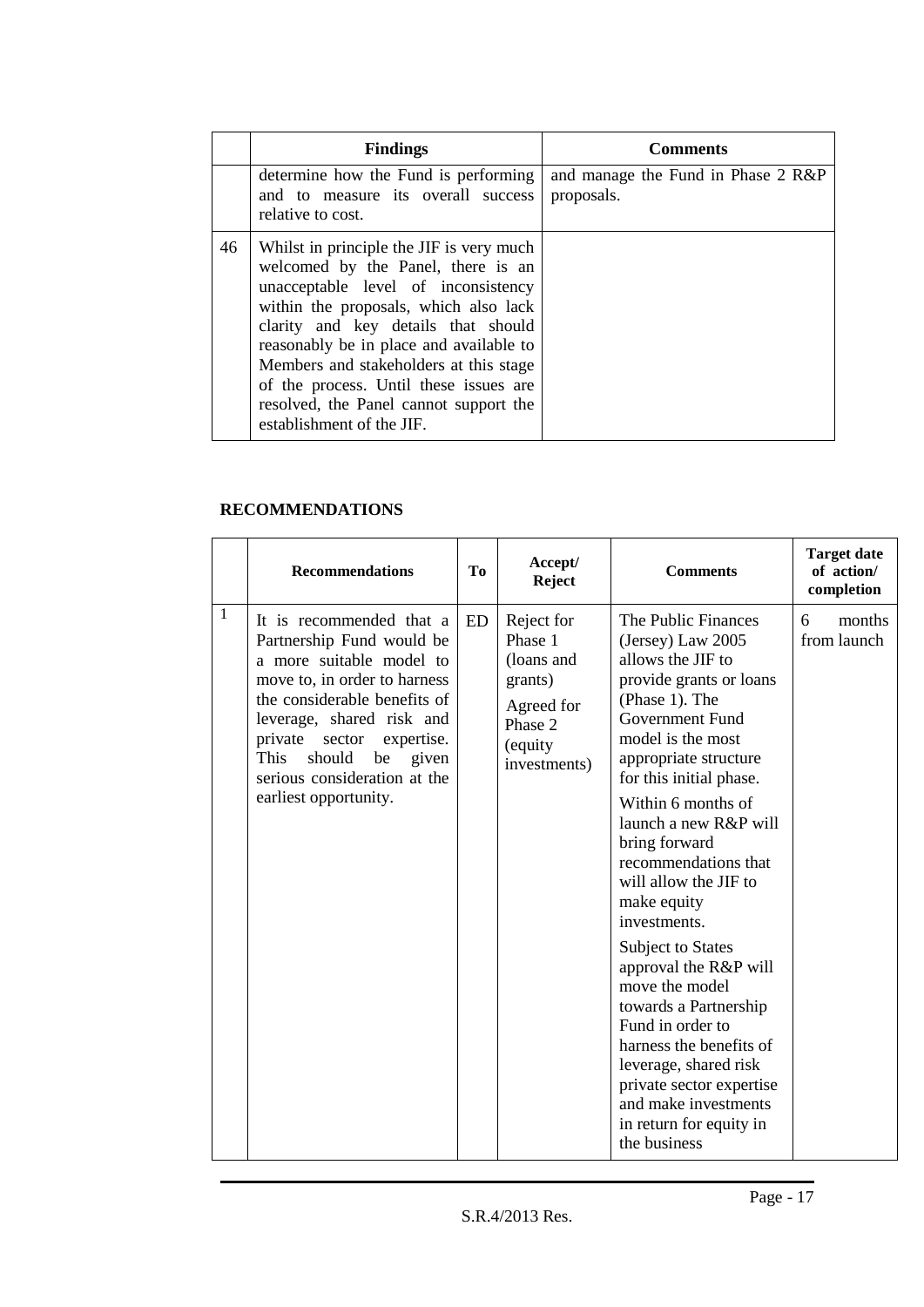|   | <b>Recommendations</b>                                                                                                                                                         | To | Accept/<br><b>Reject</b> | <b>Comments</b>                                                                                                                                                                             | <b>Target date</b><br>of action/<br>completion |
|---|--------------------------------------------------------------------------------------------------------------------------------------------------------------------------------|----|--------------------------|---------------------------------------------------------------------------------------------------------------------------------------------------------------------------------------------|------------------------------------------------|
| 2 | Greater clarity is required<br>on defining both 'failure'<br>and 'success' as they relate<br>to the JIF, both in an                                                            | ED | Agreed                   | Overall success is<br>clearly defined in the<br>Revised Report and<br>Proposition-                                                                                                          |                                                |
|   | overall sense and as applied<br>individual,<br>funded<br>to<br>This<br>should<br>projects.<br>include:                                                                         |    |                          | 'Success for the Jersey<br>Innovation Fund will,<br>by encouraging<br>investment into areas of                                                                                              |                                                |
|   | a precise framework for<br>$\bullet$<br>the monitoring of the<br>performance<br>of<br>individual projects and<br>financial<br>the<br>performance<br>of<br>the<br>overall Fund; |    |                          | innovation, deliver a<br>competitive advantage<br>for Jersey, attract<br>additional private<br>sector investment,<br>attract high value<br><i>inward investment</i><br>businesses and raise |                                                |
|   | a formal mechanism to<br>$\bullet$<br>establish<br>the<br>under<br>circumstances<br>which<br>the<br>possible<br>temporary<br>or<br>permanent closure of                        |    |                          | the productivity of local<br>organisations resulting<br>in more job<br>opportunities for<br>locals'.                                                                                        |                                                |
|   | JIF<br>the<br>might<br>be<br>considered.                                                                                                                                       |    |                          | Overall failure would<br>be less innovation<br>resulting in fewer job<br>opportunities for locals                                                                                           |                                                |
|   |                                                                                                                                                                                |    |                          | The Revised Operating<br><b>Terms Of Reference</b><br>clarifies the minimum<br>reporting requirements<br>for all supported                                                                  |                                                |
|   |                                                                                                                                                                                |    |                          | projects. These reports<br>will allow for all<br>projects to be<br>performance monitored<br>on a regular basis.                                                                             |                                                |
|   |                                                                                                                                                                                |    |                          | The JIF Executive will<br>also manage a Risk<br>Register which will<br>record and escalate a<br>project that is not                                                                         |                                                |
|   |                                                                                                                                                                                |    |                          | meeting the agreed<br>project objectives<br>The Reports prepared<br>by the Board on a<br>regular basis, along                                                                               |                                                |
|   |                                                                                                                                                                                |    |                          | with the Minister being<br>represented at Board                                                                                                                                             |                                                |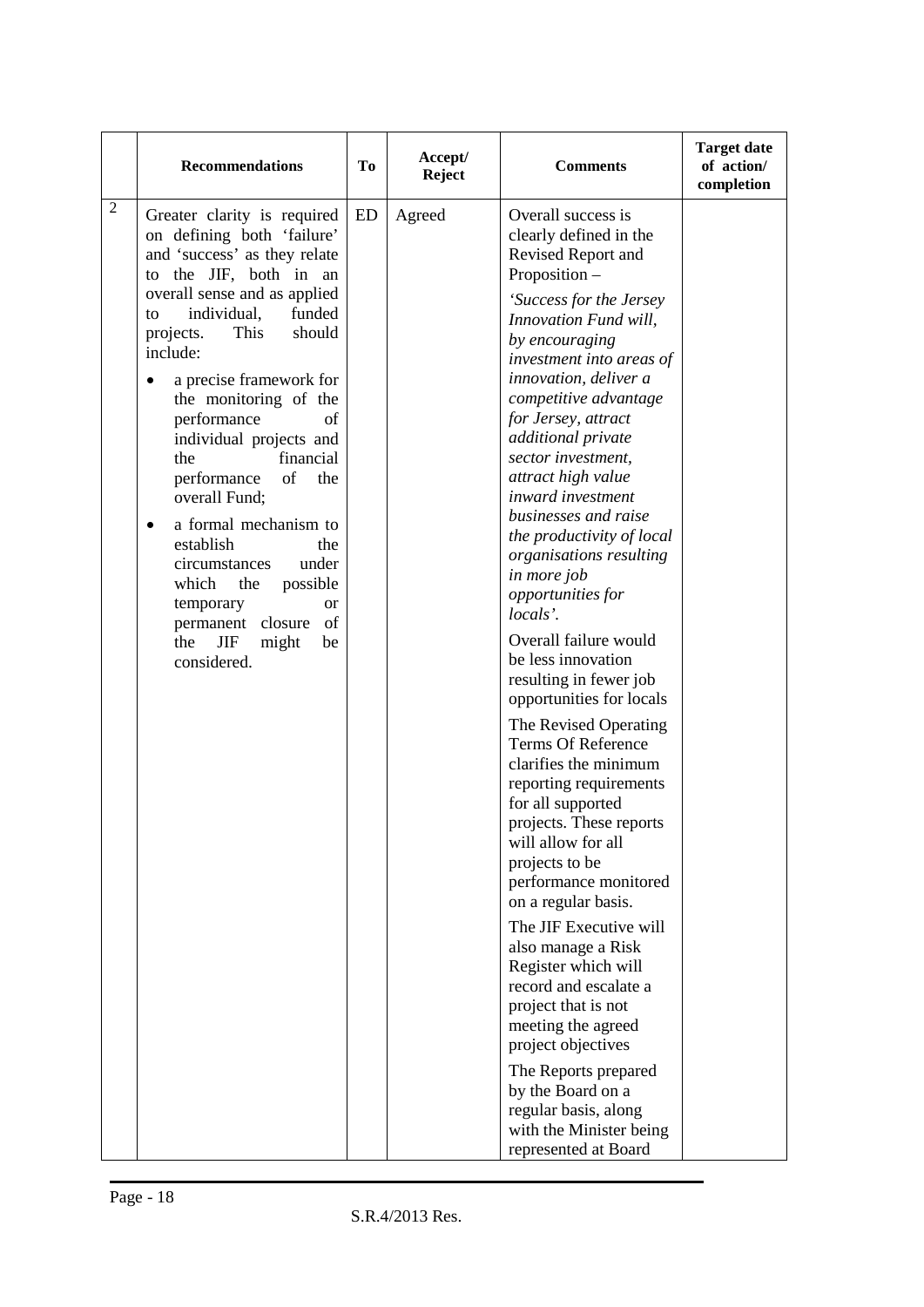|   | <b>Recommendations</b>                                                                                                                                                                                                                                             | To | Accept/<br><b>Reject</b> | <b>Comments</b>                                                                                                                                                                                                                                                                                                                                                                                                                                                                                                                                                                                     | <b>Target date</b><br>of action/<br>completion |
|---|--------------------------------------------------------------------------------------------------------------------------------------------------------------------------------------------------------------------------------------------------------------------|----|--------------------------|-----------------------------------------------------------------------------------------------------------------------------------------------------------------------------------------------------------------------------------------------------------------------------------------------------------------------------------------------------------------------------------------------------------------------------------------------------------------------------------------------------------------------------------------------------------------------------------------------------|------------------------------------------------|
|   |                                                                                                                                                                                                                                                                    |    |                          | Meetings, will provide<br>the level of input and<br>monitoring required for<br>the Minister to be<br>assured of overall<br>satisfactory<br>performance.<br>Future Terms of<br>Reference for the Board<br>are likely to include the<br>type of KPI's and other<br>measures that Scrutiny<br>are seeking in terms of<br>the Minister being in a<br>position to<br>independently evaluate<br>the longer term<br>progress of the Fund                                                                                                                                                                   |                                                |
| 3 | To provide clarity about the<br>very purpose of the JIF,<br>there must be a common<br>position established by the<br>Ministers<br>for<br>Economic<br>Development and Treasury<br>and Resources regarding<br>the prioritisation of the<br>various success criteria. | ED | Agreed                   | The purpose is to<br>encourage investment<br>into areas of<br>innovation.<br>Success measures are<br>$to -$<br>deliver a<br>1.<br>competitive<br>advantage for<br>Jersey;<br>attract additional<br>2.<br>private sector<br>investment;<br>attract high value<br>3.<br>inward investment<br>businesses;<br>raise the<br>4.<br>productivity of<br>local organisations.<br>The outputs from the<br>above should lead to<br>more job opportunities<br>for locals<br>1-4 above are in no<br>order of priority, and a<br>project does not have to<br>deliver against them all.<br>The priority outcome is |                                                |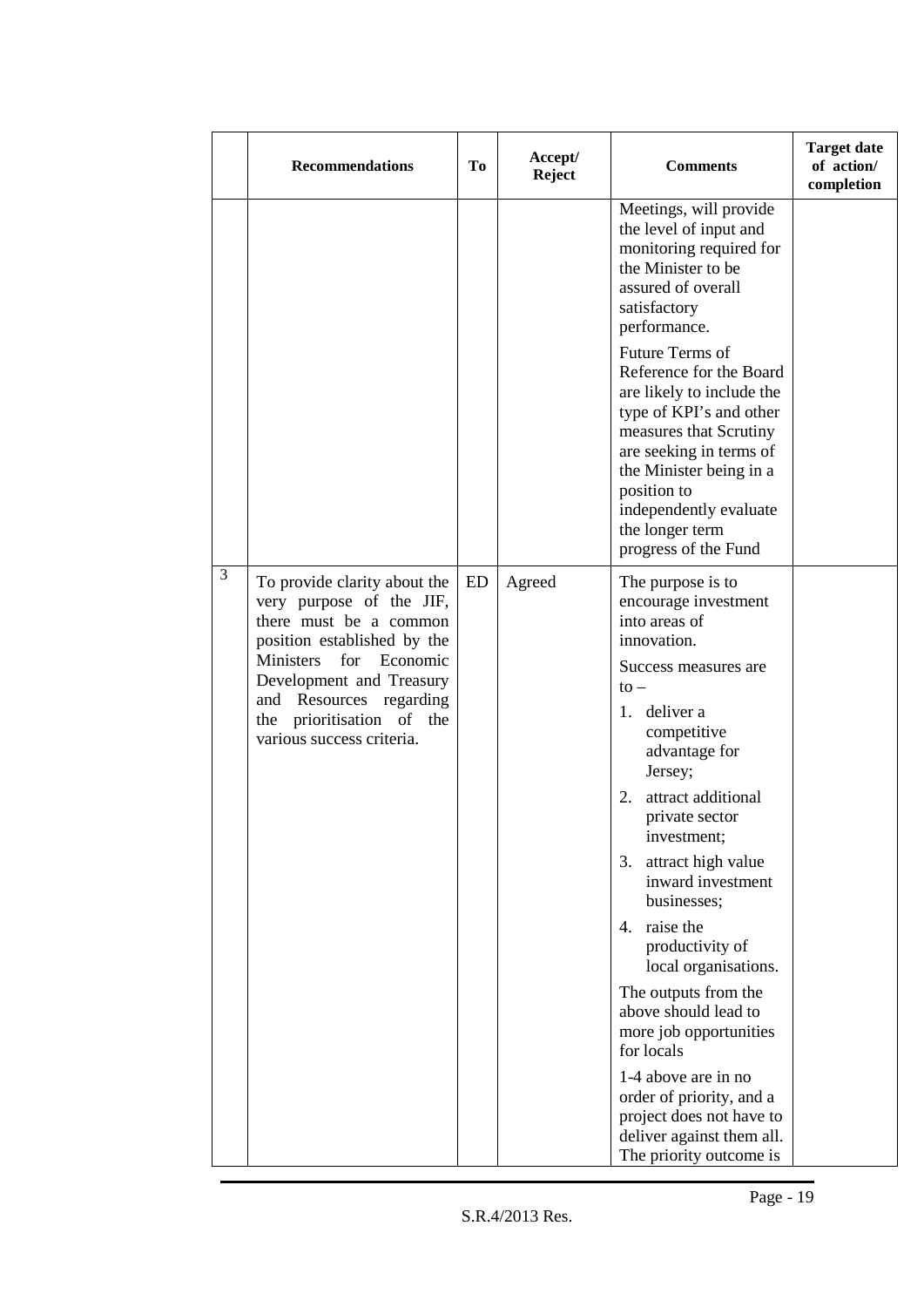|                | <b>Recommendations</b>                                                                                                                  | Tо | Accept/<br><b>Reject</b> | <b>Comments</b>                                                                                                                                                                                                                                                                                                                                                                                                                                                                                                                                | <b>Target date</b><br>of action/<br>completion |
|----------------|-----------------------------------------------------------------------------------------------------------------------------------------|----|--------------------------|------------------------------------------------------------------------------------------------------------------------------------------------------------------------------------------------------------------------------------------------------------------------------------------------------------------------------------------------------------------------------------------------------------------------------------------------------------------------------------------------------------------------------------------------|------------------------------------------------|
|                |                                                                                                                                         |    |                          | job creation which is<br>consistent with the SoJ<br><b>Strategic Priorities</b>                                                                                                                                                                                                                                                                                                                                                                                                                                                                |                                                |
| $\overline{4}$ | The source of the second<br>£5 million due to the Fund<br>should be clearly identified<br>by the Minster for Treasury<br>and Resources. | ED | Accept                   | The Minister shares the<br>Panel's concerns<br>regarding the source<br>and timing of the<br>second stage £5 million<br>States investment (see<br>above).<br>The inability to identify<br>the source of the<br>additional £5 million at<br>the outset should not<br>materially affect the<br>ability of the JIF to<br>serve its purpose<br>however, given the<br>predicted number of<br>loans and the current<br>upper limit on loan size<br>$(\text{\pounds}500,000$ as a result of<br>the Public Finance<br>(Jersey) Law 2005).<br>See above. | months<br>6<br>from launch                     |
| 5              | The JIF should not adopt<br>the principle of minimum<br>or maximum funding levels<br>per applicant.                                     | ED | Accept                   | The Minister and<br>Department have<br>accepted the views of<br>the Panel and amended<br>the Revised<br><b>Operational Terms of</b><br>Reference and<br><b>Application Form</b><br>appended to the R&P to<br>reflect this<br>The £500,000<br>maximum amount is<br>consistent with the<br><b>Treasury Ministries</b><br>lending limit under the<br><b>Public Finances</b><br>(Jersey) Law 2005.<br>This may change in the<br>R&P for Phase 2<br>The proposed £20,000<br>minimum grant or loan                                                   | Immediate                                      |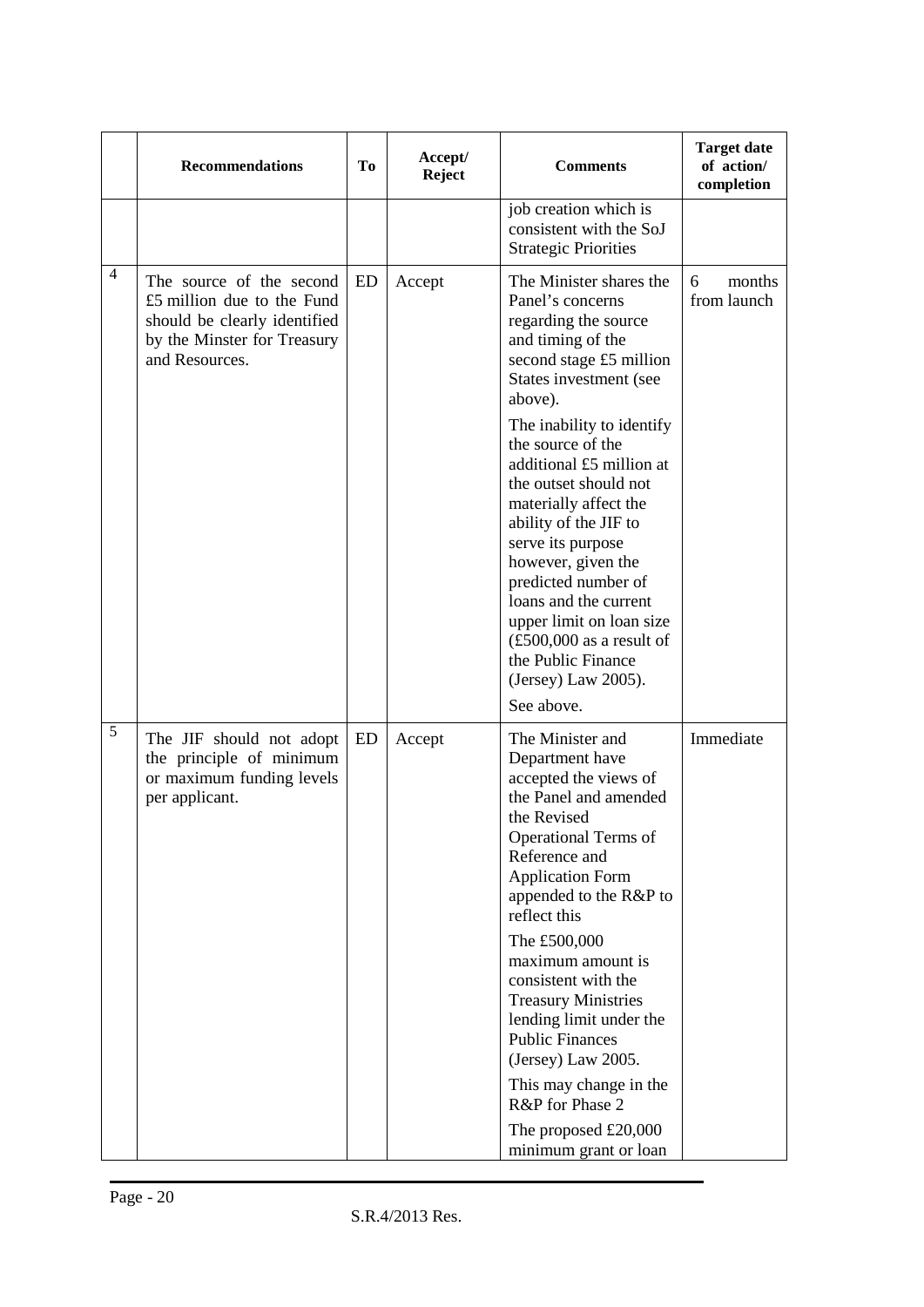|                | <b>Recommendations</b>                                                                                                                                                                                                                                                                                        | To | Accept/<br><b>Reject</b> | <b>Comments</b>                                                                                                                                                                                                                                                                                                                                                                                                                                                                                                                                                                                                                                                                                                                                                                         | <b>Target date</b><br>of action/<br>completion |
|----------------|---------------------------------------------------------------------------------------------------------------------------------------------------------------------------------------------------------------------------------------------------------------------------------------------------------------|----|--------------------------|-----------------------------------------------------------------------------------------------------------------------------------------------------------------------------------------------------------------------------------------------------------------------------------------------------------------------------------------------------------------------------------------------------------------------------------------------------------------------------------------------------------------------------------------------------------------------------------------------------------------------------------------------------------------------------------------------------------------------------------------------------------------------------------------|------------------------------------------------|
|                |                                                                                                                                                                                                                                                                                                               |    |                          | limit has been removed<br>and the Revised<br><b>Operational Terms of</b><br>Reference and the<br><b>Application Form have</b><br>been updated.                                                                                                                                                                                                                                                                                                                                                                                                                                                                                                                                                                                                                                          |                                                |
| 6              | Partnerships,<br>LLP's<br>and<br>sole traders must not be<br>excluded from applying for<br>funding. Therefore, there<br>should be clarification of<br>the consequences of the<br>requirement<br>for<br>an<br>applicant to be a business<br>incorporated<br>under<br>the<br>Companies (Jersey)<br>Law<br>1991. | ED | Accept                   | The concerns raised by<br>the Panel about<br>eligibility guidelines<br>have been considered<br>and as a consequence,<br>in order to maximise<br>the scope and benefits<br>of the JIF, Revised<br><b>Operational Terms of</b><br>Reference and<br><b>Application Form have</b><br>been developed that<br>will allow applications<br>from individuals, thirds<br>sector organisations<br>and any type of trading<br>entity, such as sole<br>traders, Limited<br>Liability Companies,<br>partnerships, LLPs etc.<br>Applications from<br>individuals or sole<br>traders successful in<br>securing a loan may be<br>asked, by the JIF<br>Board, to put in place a<br>specific corporate<br>governance structure<br>which could result in<br>establishing a company<br>registered in Jersey. | Immediate                                      |
| $\overline{7}$ | If the JIF is realistically to<br>be made available to the<br>third and private sectors,<br>and non-finance industries,<br>proposed<br>eligibility<br>the<br>criteria relating to GVA per<br>employee and high growth<br>business<br>should<br>be<br>amended<br>to<br>less<br>a<br>demanding level.           | ED | Accept                   | The Minister and<br>Department have<br>accepted the views of<br>the Panel and amended<br>the Revised<br><b>Operational Terms of</b><br>Reference and<br><b>Application Form</b><br>appended to the R&P to<br>reflect this                                                                                                                                                                                                                                                                                                                                                                                                                                                                                                                                                               | Immediate                                      |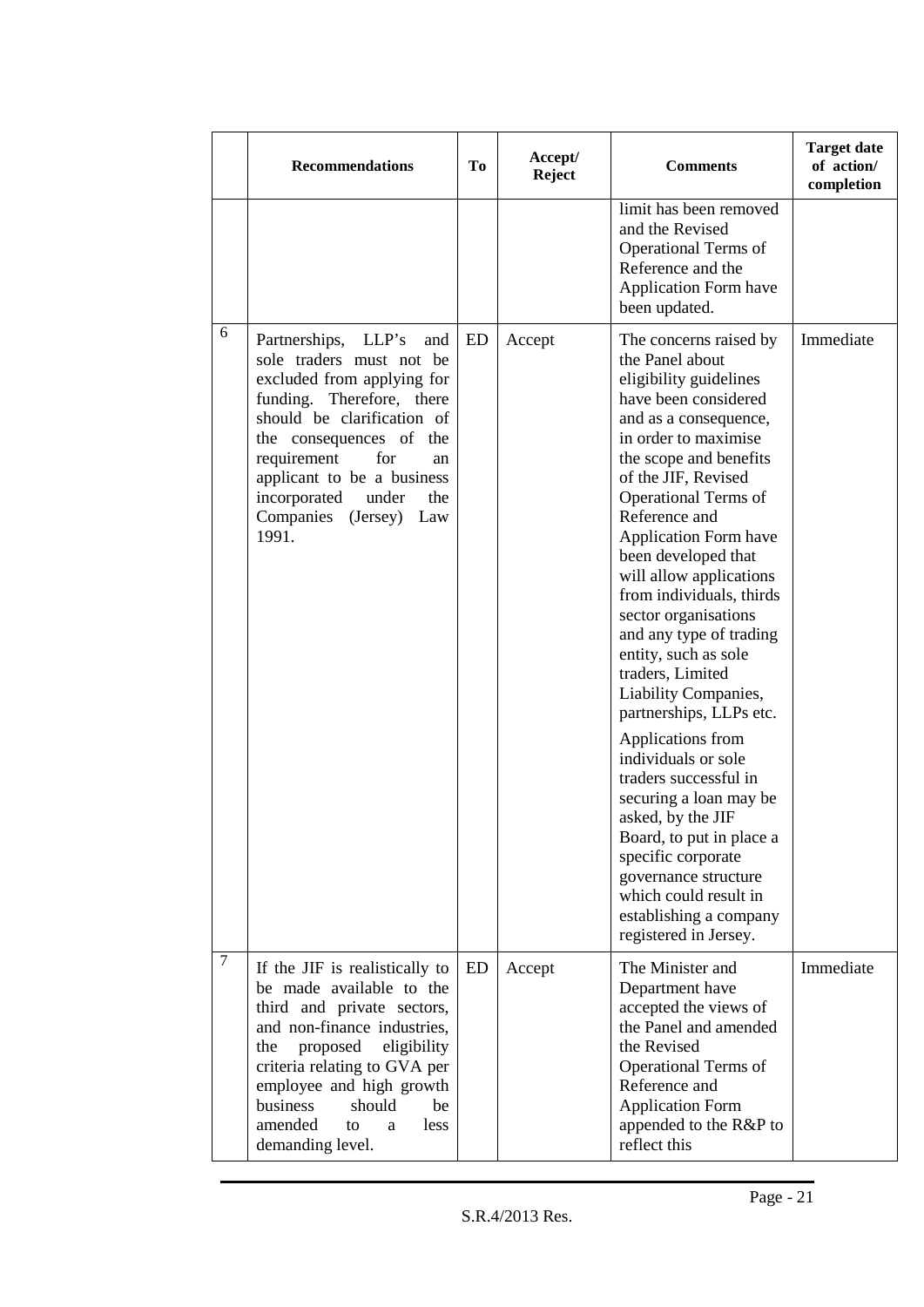|   | <b>Recommendations</b>                                                                                                                                                                                                          | To | Accept/<br><b>Reject</b> | <b>Comments</b>                                                                                                                                                                                                                                                                                                                                                                                                                                                                                                                                    | <b>Target date</b><br>of action/<br>completion |
|---|---------------------------------------------------------------------------------------------------------------------------------------------------------------------------------------------------------------------------------|----|--------------------------|----------------------------------------------------------------------------------------------------------------------------------------------------------------------------------------------------------------------------------------------------------------------------------------------------------------------------------------------------------------------------------------------------------------------------------------------------------------------------------------------------------------------------------------------------|------------------------------------------------|
|   |                                                                                                                                                                                                                                 |    |                          | To maximise the scope<br>of the scheme the<br>required £65,000 GVA<br>per employee has been<br>removed from the<br>eligibility criteria.<br>Applications will now<br>be welcomed for any<br>project that can<br>demonstrate that the<br>investment in<br>innovation will deliver<br>productivity<br>gains/growth (jobs and<br>revenues)                                                                                                                                                                                                            |                                                |
| 8 | Whilst ensuring effective<br>and robust processes are<br>established where required,<br>such<br>as<br>due<br>diligence,<br>continued attention should<br>be paid to ensuring that the<br>JIF is not overburdened by<br>red tape | ED | Accept                   | The management of the<br>JIF will not be<br>overburdened with red<br>tape. But it will have<br>the appropriate levels<br>of due diligence and<br>risk assessment for a<br>fund capitalised with<br>public money.                                                                                                                                                                                                                                                                                                                                   | Immediate                                      |
| 9 | Outstanding issues relating<br>to the work required of the<br>Law Officers Department<br>must be resolved, not least<br>development of the<br>the<br>Royalty<br>Agreement<br>template, prior to the States<br>debate.           | ED | Accept                   | The Department<br>recognises the concerns<br>expressed by the Panel<br>in its Review and will<br>produce draft<br>Templates for the<br>Panel's review prior to<br>the States Debate<br>Draft Template<br>Agreements will be<br>provided that will allow<br>the Panel to assess the<br>likely contents and<br>reach a view on their<br>progress.<br>Whilst Templates are<br>being developed it is<br>worth emphasising that<br>given the varied nature<br>of applications,<br>products and terms,<br>each successful Fund<br>applicant will require | April 2013                                     |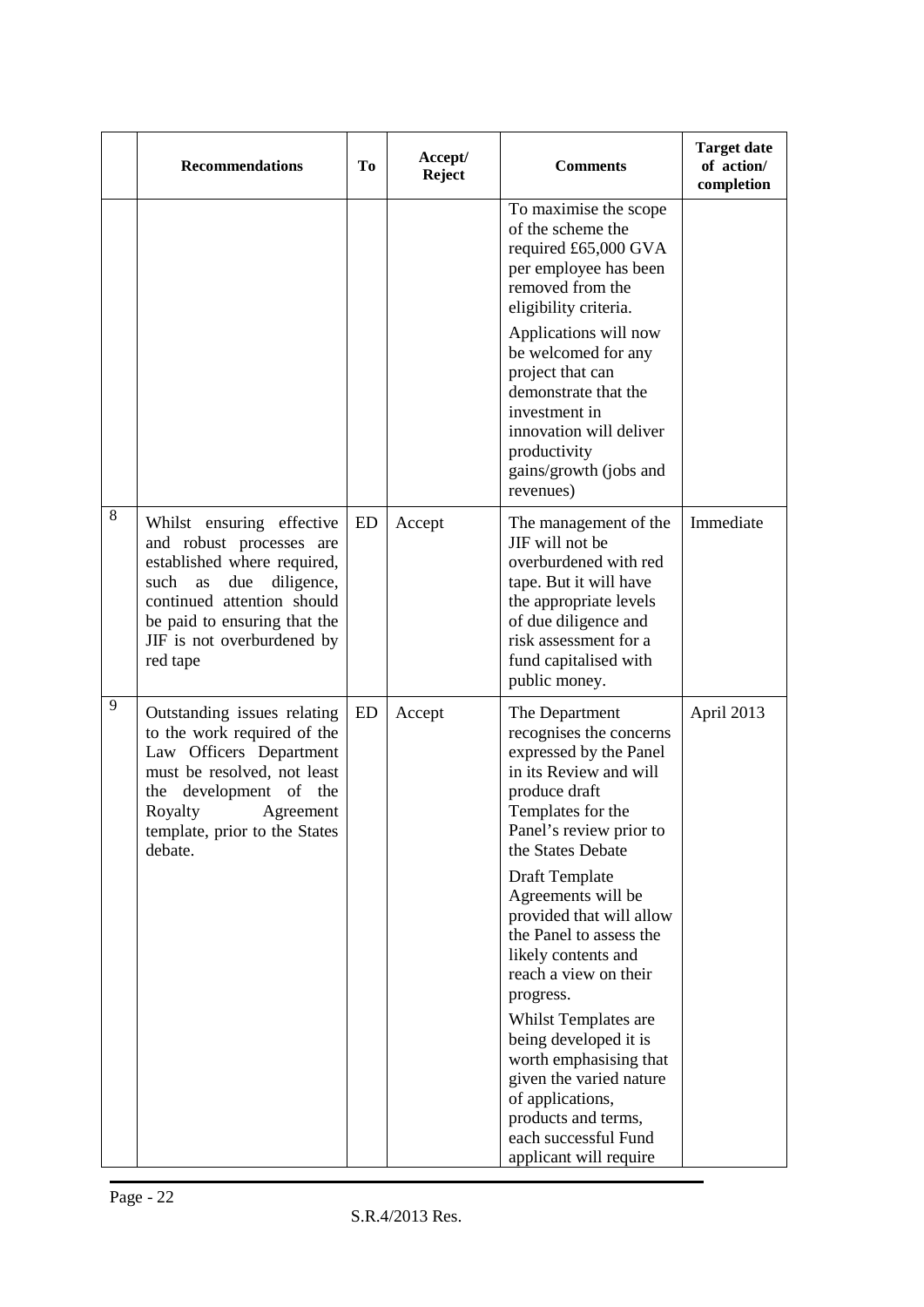|    | <b>Recommendations</b>                                                                                                                                                                                                                                                                                                                                                                                                                                                                                                                                                                                                                                                                           | To | Accept/<br><b>Reject</b> | <b>Comments</b>                                                                                                                                                                                                                                                                                                                                                                                                                                                                                                                                                                                                                                                                                                                                                                                                                                                                                                                                                                                                                                                                | <b>Target date</b><br>of action/<br>completion |
|----|--------------------------------------------------------------------------------------------------------------------------------------------------------------------------------------------------------------------------------------------------------------------------------------------------------------------------------------------------------------------------------------------------------------------------------------------------------------------------------------------------------------------------------------------------------------------------------------------------------------------------------------------------------------------------------------------------|----|--------------------------|--------------------------------------------------------------------------------------------------------------------------------------------------------------------------------------------------------------------------------------------------------------------------------------------------------------------------------------------------------------------------------------------------------------------------------------------------------------------------------------------------------------------------------------------------------------------------------------------------------------------------------------------------------------------------------------------------------------------------------------------------------------------------------------------------------------------------------------------------------------------------------------------------------------------------------------------------------------------------------------------------------------------------------------------------------------------------------|------------------------------------------------|
|    |                                                                                                                                                                                                                                                                                                                                                                                                                                                                                                                                                                                                                                                                                                  |    |                          | an Agreement with a<br>high degree of bespoke<br>content, therefore the<br>Templates will<br>effectively only be<br>illustrative in nature.                                                                                                                                                                                                                                                                                                                                                                                                                                                                                                                                                                                                                                                                                                                                                                                                                                                                                                                                    |                                                |
| 10 | The JIF should retain<br>the objective of being<br>self-replenishing. It is<br>therefore<br>vital<br>to<br>ensure that in addition<br>to implementation of<br>the Panel's monitoring<br>related<br>and<br>cost<br>recommendations:<br>a<br>financial<br>clear<br>objective<br>and<br>Key<br>Performance<br>Indicators<br>are<br>established;<br>formal guidelines are<br>established<br>between<br>relevant<br>the<br>Departments regarding<br>levels,<br>interest rate<br>and the process for<br>establishing<br>loan<br>repayment terms<br>is<br>clearly set out;<br>the equity element is<br>developed,<br>as<br>within<br>proposed,<br>6 months;<br>grants are awarded only 'in<br>extremis' | ED | Accept                   | The aim is for the JIF is<br>to be self-replenishing<br>although it is worth<br>stressing that this is<br>unlikely in the early<br>stages owing to the<br>nature of staged<br>repayments and the<br>product development<br>lifecycles of the<br>companies involved.<br>In Phase 1 it is unlikely<br>- owing to the nature of<br>interest payments on<br>loans and scale of early<br>stage income from<br>royalties – that income<br>will be sufficient to<br>replenish the fund<br>within the early years.<br>As loans mature and<br>royalty income from<br>sales build, there is an<br>increased likelihood<br>that returns to the Fund<br>would replace or<br>exceed the amounts<br>borrowed at the outset<br>and reduce the early<br>stage deficit effects.<br>Phase 2 (equity<br>investments) allows for<br>greater and earlier<br>potential returns to the<br>JIF (through dividends<br>and potential sale of<br>shares at multiples of<br>the original investment<br>value), that will greatly<br>improve the JIF's<br>ability to become self-<br>replenishing at a much |                                                |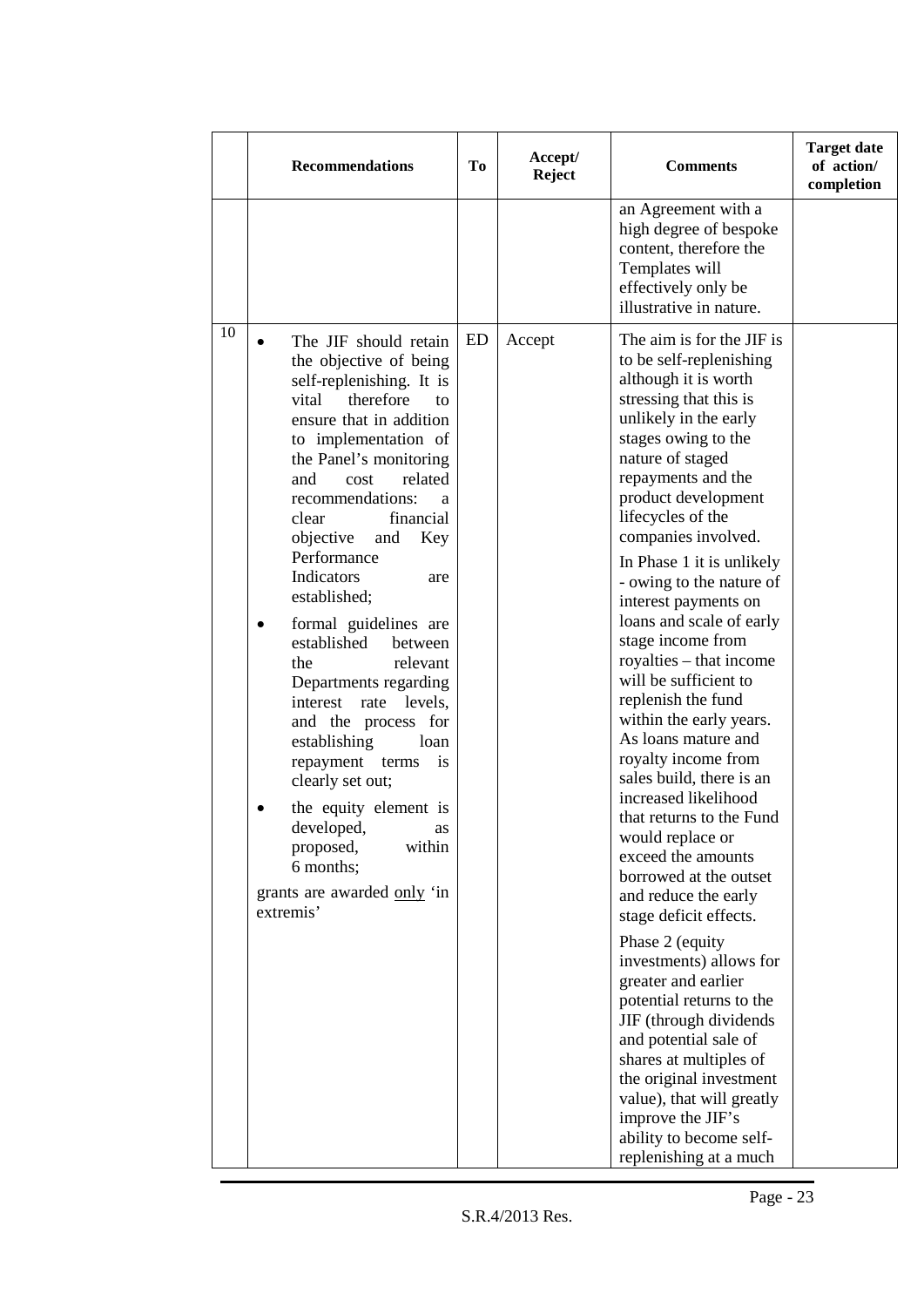| <b>Recommendations</b> | Tо | Accept/<br><b>Reject</b> | <b>Comments</b>                                                                                                                                                                                                                                                                                                                                                                                                                                                                                                                                                                                                      | <b>Target date</b><br>of action/<br>completion |
|------------------------|----|--------------------------|----------------------------------------------------------------------------------------------------------------------------------------------------------------------------------------------------------------------------------------------------------------------------------------------------------------------------------------------------------------------------------------------------------------------------------------------------------------------------------------------------------------------------------------------------------------------------------------------------------------------|------------------------------------------------|
|                        |    |                          | earlier stage and<br>possibly compensate<br>from the more staged<br>returns of Phase 1<br>investments.                                                                                                                                                                                                                                                                                                                                                                                                                                                                                                               |                                                |
|                        |    |                          | Interest rates, loan<br>repayment periods,<br>repayment holidays,<br>multiple draw downs,<br>royalty percentages will<br>be considered on a case<br>by case basis. The<br>Board, which includes<br>a Treasury<br>representative, will<br>make recommendations<br>on the all the above<br>details to the Minister<br>for Economic<br>Development.<br>Within 6 months of<br>launch a new R&P will<br>bring forward<br>recommendations that<br>will allow the JIF to<br>make equity<br>investments.<br><b>Subject to States</b><br>approval the R&P will<br>move the model<br>towards a Partnership<br>Fund in order to |                                                |
|                        |    |                          | harness the benefits of<br>leverage, shared risk<br>private sector expertise<br>and make investments<br>in return for equity in<br>the business                                                                                                                                                                                                                                                                                                                                                                                                                                                                      |                                                |
|                        |    |                          | The Department shares<br>the Panels views that<br>Grants will only be<br>given in extremis from<br>the Fund, given that<br>such States support<br>may be available under<br>different support<br>programmes                                                                                                                                                                                                                                                                                                                                                                                                          |                                                |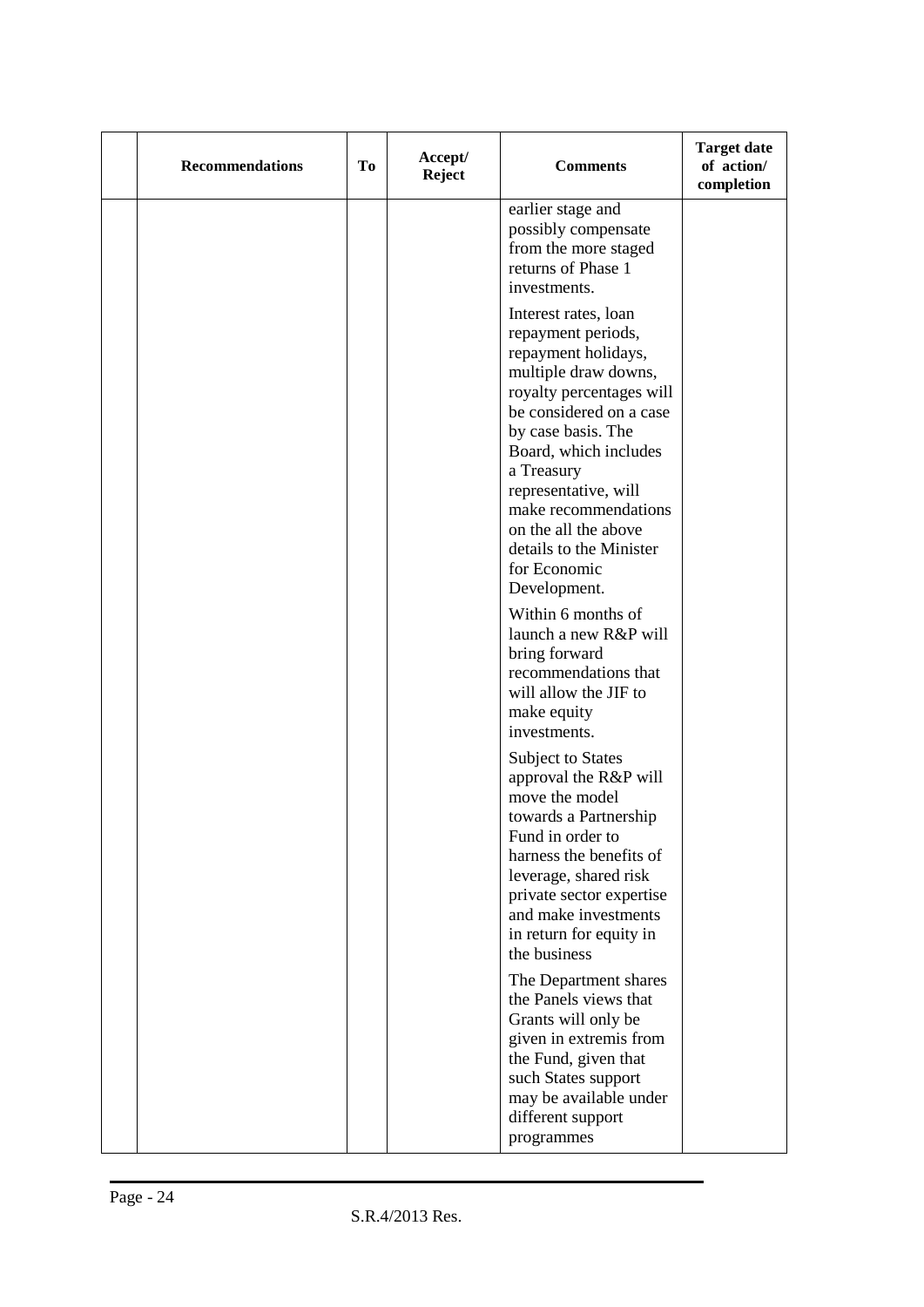|    | <b>Recommendations</b>                                                                                                                                                                                                                                                                                                                                                               | Тo | Accept/<br>Reject | <b>Comments</b>                                                                                                                                                                                                                                                                                                                                                                                                                                                                                                                                                                                                                                                                                                                              | <b>Target date</b><br>of action/<br>completion |
|----|--------------------------------------------------------------------------------------------------------------------------------------------------------------------------------------------------------------------------------------------------------------------------------------------------------------------------------------------------------------------------------------|----|-------------------|----------------------------------------------------------------------------------------------------------------------------------------------------------------------------------------------------------------------------------------------------------------------------------------------------------------------------------------------------------------------------------------------------------------------------------------------------------------------------------------------------------------------------------------------------------------------------------------------------------------------------------------------------------------------------------------------------------------------------------------------|------------------------------------------------|
| 11 | The Minister for Economic<br>Development<br>should<br>formally<br>with<br>engage<br>Jersey Business, with a<br>view to that organisation<br>undertaking the functions<br>of the JIF Executive.                                                                                                                                                                                       | ED | Accept            | The R&P proposes a<br><b>Government Fund</b><br>allowing for grants and<br>loans to be offered in<br>Phase 1. The Fund will<br>operate within the<br><b>Public Finances</b><br>(Jersey) Law 2005 and<br>Financial Codes of<br>Direction which it<br>would be difficult for<br>an outside body to<br>administer on the<br>Minister's behalf.<br>During the work to<br>prepare the R&P for<br>Phase 2 (equity<br>investments and move<br>towards a Partnership<br>Fund) the Department<br>will engage in in-depth<br>discussions with Jersey<br><b>Business to evaluate</b><br>whether there is a more<br>intensive role that it<br>could play in working<br>without outside third<br>parties, in delivering<br>the Partnership Fund<br>model. | May 2013                                       |
| 12 | All<br><b>States</b><br>Departments<br>involved in the JIF must<br>their<br>have<br>roles<br>and<br>responsibilities<br>more<br>clearly<br>defined,<br>most<br>notably the Law Officers<br>and<br>Treasury<br>and<br>Resources. This will require<br>formal<br>discussions<br>and<br>should<br>result<br>in<br>clear<br>guidelines outlining<br>their<br>particular responsibilities | ED | Accept            | The roles of the various<br>Departments are<br>recorded in the Revised<br>Operating Terms of<br>Reference drawn up as<br>a response to the<br>Panel's Report.                                                                                                                                                                                                                                                                                                                                                                                                                                                                                                                                                                                | Immediate                                      |
| 13 | It is recommended that the<br>number of Board members<br>recruited from the private<br>sector, through a full and<br>formal recruitment process,                                                                                                                                                                                                                                     | ED | Accept            | The Minister and<br>Department agree the<br>views of the Panel and<br>the number of private<br>sector Board Members                                                                                                                                                                                                                                                                                                                                                                                                                                                                                                                                                                                                                          | Immediate                                      |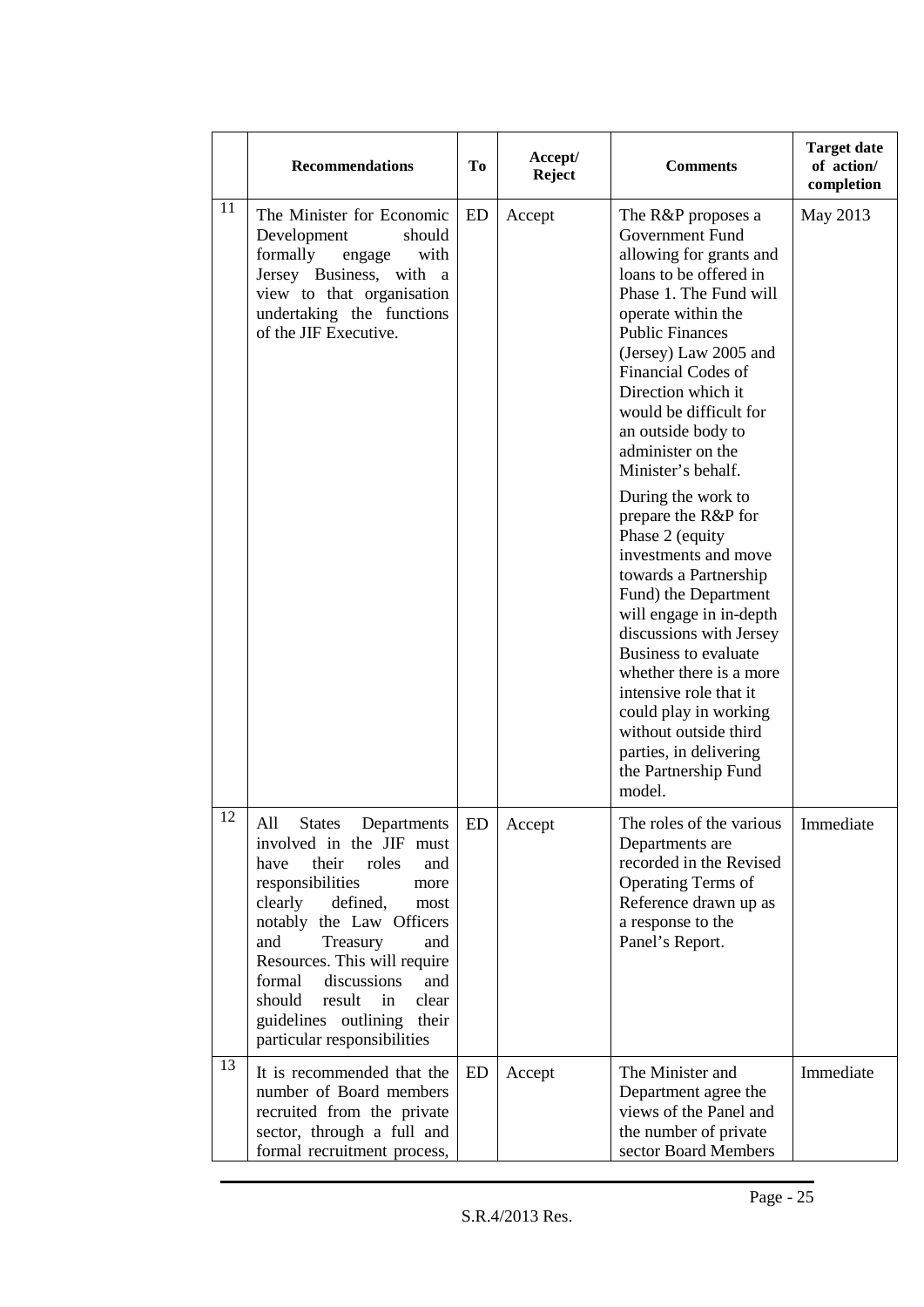|    | <b>Recommendations</b>                                                                                                                                                                                                                                                                                                                              | Tо | Accept/<br><b>Reject</b> | <b>Comments</b>                                                                                                                                                                                                                                                                                                                                                                                                                                                                                                                                                                                                                                                                                                                             | <b>Target date</b><br>of action/<br>completion |
|----|-----------------------------------------------------------------------------------------------------------------------------------------------------------------------------------------------------------------------------------------------------------------------------------------------------------------------------------------------------|----|--------------------------|---------------------------------------------------------------------------------------------------------------------------------------------------------------------------------------------------------------------------------------------------------------------------------------------------------------------------------------------------------------------------------------------------------------------------------------------------------------------------------------------------------------------------------------------------------------------------------------------------------------------------------------------------------------------------------------------------------------------------------------------|------------------------------------------------|
|    | should be set at a minimum<br>of four (inclusive of the<br>Chairman).                                                                                                                                                                                                                                                                               |    |                          | will be increased to a<br>minimum of four,<br>consistent with the<br><b>Revised Operational</b><br>Terms of Reference.                                                                                                                                                                                                                                                                                                                                                                                                                                                                                                                                                                                                                      |                                                |
| 14 | The Minister for Economic<br>Development must engage<br>in formal discussions at the<br>earliest opportunity with<br>Digital Jersey and Jersey<br>Business, regarding their<br>roles in the JIF.                                                                                                                                                    | ED | Accept                   | The ED Chief<br>Executive is on the<br>Board of Digital Jersey<br>and the Deputy Chief<br>Executive is on the<br>Board of Jersey<br><b>Business Limited. This</b><br>allows for on-going<br>constructive<br>discussions about their<br>current and future roles<br>in supporting the JIF.<br>Jersey Business, Digital<br>Jersey and others will<br>be fully consulted at<br>Board level regarding<br>any proposed role that<br>they may take in<br>bringing forward<br>applications as part of<br>the development of the<br>Phase 2 (private<br>equity) R&P.<br>Both the above, and<br>other bodies, will be<br>fully engaged in the<br>development of Phase 2<br>which will be lodged as<br>a R&P within 6 months<br>of launch of the JIF. | May 2013                                       |
| 15 | A best estimate of annual<br>operating costs for the<br>management of the JIF,<br>including<br>all<br>overhead<br>support<br>(external<br>and<br>internal costs), should be<br>provided. Additionally, an<br>assessment<br>should<br>be<br>of<br>undertaken<br>this<br>estimated annual cost of<br>operating the Fund against<br>of<br>measure<br>а | ED | Accept                   | The estimated total<br>annual cost of the JIF in<br>Phase 1 is now believed<br>to be £150,000.<br>$£100,000$ for external<br>costs- due diligence,<br>specialist advice, legal,<br>credit and other<br>background checks,<br>plus a 'best estimate'<br>for internal costs - man<br>hours for the JIF                                                                                                                                                                                                                                                                                                                                                                                                                                        |                                                |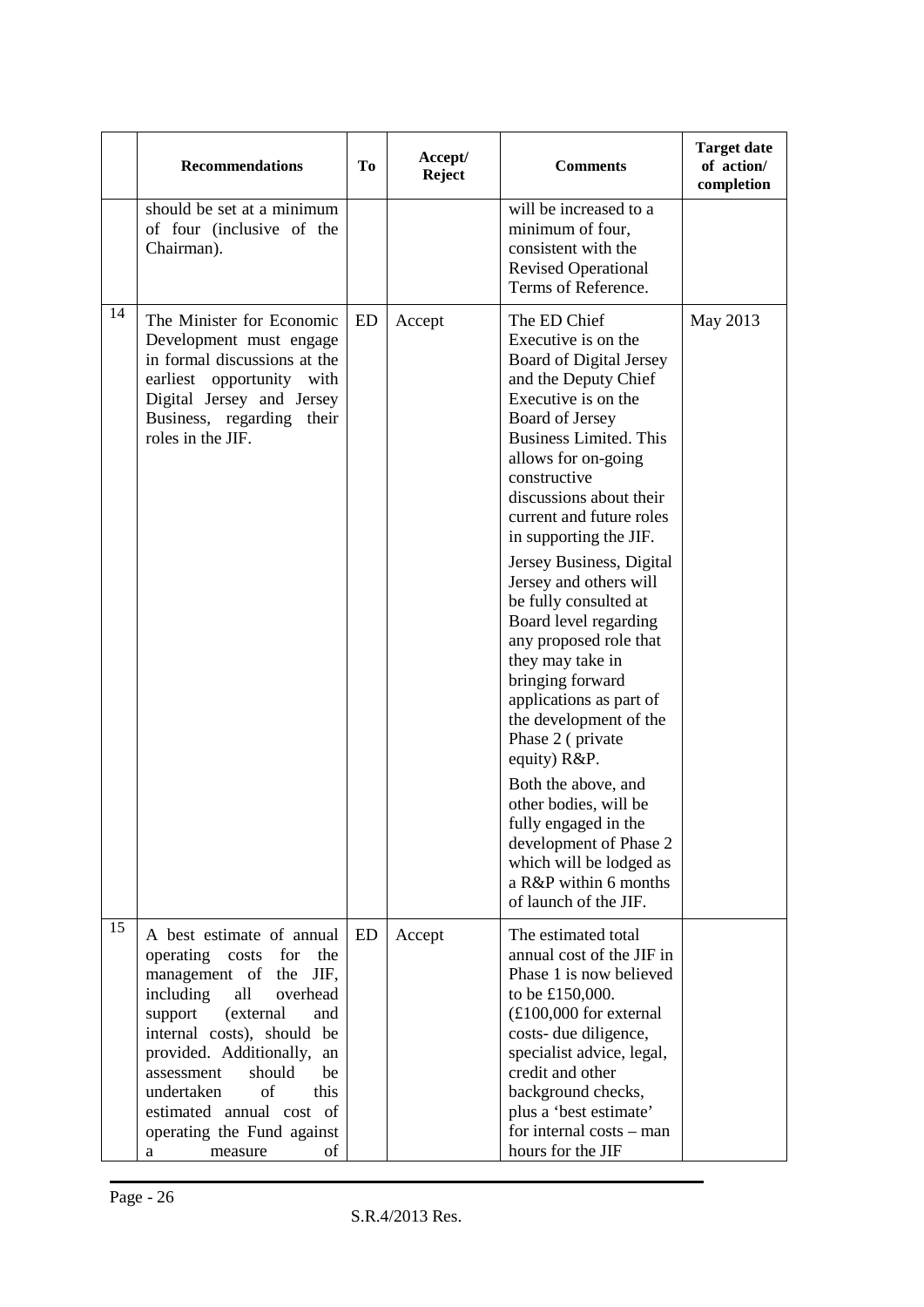|    | <b>Recommendations</b>                                                                                                                                                                                                                                                                                                                                                                                                                                          | Tо        | Accept/<br><b>Reject</b> | <b>Comments</b>                                                                                                                                                                                                                                                                                     | <b>Target date</b><br>of action/<br>completion |
|----|-----------------------------------------------------------------------------------------------------------------------------------------------------------------------------------------------------------------------------------------------------------------------------------------------------------------------------------------------------------------------------------------------------------------------------------------------------------------|-----------|--------------------------|-----------------------------------------------------------------------------------------------------------------------------------------------------------------------------------------------------------------------------------------------------------------------------------------------------|------------------------------------------------|
|    | deliverables/outcomes<br>arising from the utilisation<br>of the Fund. Transparency<br>this<br>exercise<br>will<br><sub>on</sub><br>effectively<br>provide<br>an<br>indication of the true utility<br>of the JIF                                                                                                                                                                                                                                                 |           |                          | Executive, EDD Chief<br>Executive, Law<br>Officers, T&R and the<br><b>Economic Advisors</b><br>Unit of £50,000 based<br>upon 800 man hours<br>input per annum)                                                                                                                                      |                                                |
|    |                                                                                                                                                                                                                                                                                                                                                                                                                                                                 |           |                          | This is a best estimate<br>and will vary<br>depending on the<br>complexity of the<br>applications which are<br>currently unknown,<br>however the experience<br>gained during the Phase<br>1 will be utilised to<br>more clearly scope the<br>overall cost<br>implications for Phase<br>2 and beyond |                                                |
| 16 | $\sigma$<br>level<br>Due<br>the<br>to<br>in<br>inconsistency<br>the<br>proposals, and the lack of<br>key details<br>that<br>could<br>reasonably be available to<br>Members and stakeholders<br>at this stage, the Minister<br>for Economic Development<br>should<br>consider<br>the<br>findings<br>and<br>recommendations contained<br>this<br>within<br>report,<br>and<br>address the issues it raises,<br>before the Proposition is<br>debated by the States. | <b>ED</b> | Accept                   | The debate has been<br>delayed until 30th April                                                                                                                                                                                                                                                     |                                                |

#### **CONCLUSION**

The recommendations made by the Economic Affairs Scrutiny Panel have been welcomed and the changes made will, in Phase 1, improve access to the JIF and increase the amount of investment in all areas of innovation which overall should drive growth and create new job opportunities for locals.

Some of the recommendations made refer to Phase 2 of the project which, subject to States approval, will allow the JIF to make equity investments and move it towards a Partnership Model.